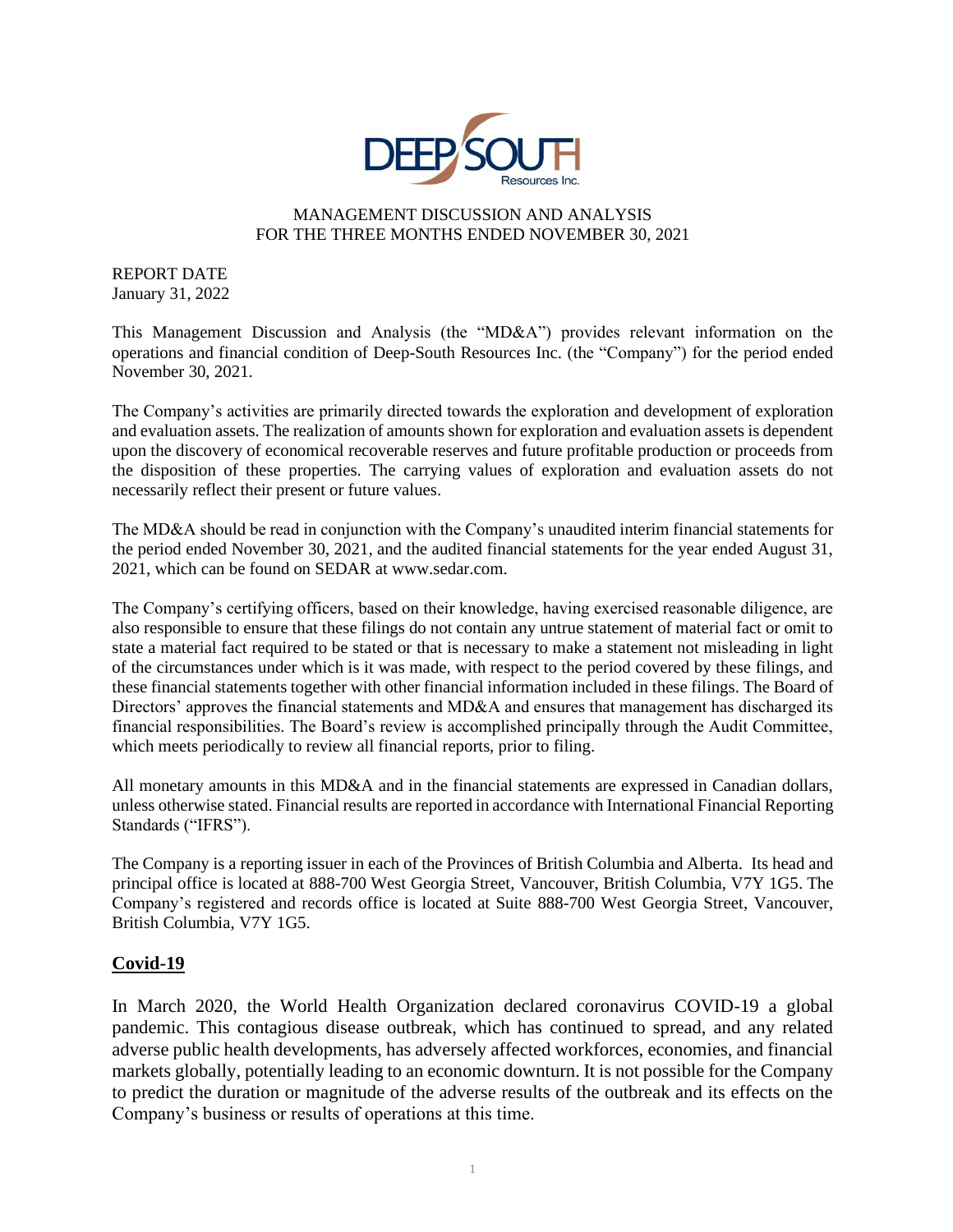# **OVERALL PERFORMANCE**

In order to better understand the Company's financial results, it is important to gain an appreciation for the significant events, transactions and activities on mineral properties which have occurred to the date of this MD&A.

# **MINERAL PROPERTY PROJECTS**

|                                   | <b>Haib Property,</b> |              |
|-----------------------------------|-----------------------|--------------|
|                                   | <b>Namibia</b>        | <b>Total</b> |
|                                   | \$                    | \$           |
| Balance, August 31, 2020          | 5,297,870             | 5,297,870    |
| Amortization                      | 6,942                 | 6,942        |
| Assays                            | 171,668               | 171,668      |
| Camp and field costs              | 212,070               | 212,070      |
| Drilling                          | 894,047               | 894,047      |
| Geological                        | 287,514               | 287,514      |
| Metallurgical                     | 274,526               | 274,526      |
| Share-based compensation          | 43,617                | 43,617       |
| Balance, August 31, 2021          | 7,188,254             | 7,188,254    |
| Amortization                      | 11,447                | 11,447       |
| Geological                        | 8,404                 | 8,404        |
| <b>Balance, November 30, 2021</b> | 7,208,105             | 7,208,105    |

## Haib Property

## *Acquisition*

On August 30, 2016, Jet Gold Corp (predecessor of Deep-South Resources Inc.) acquired 100% of the issued and outstanding shares of #1054137 BC Ltd., a private company incorporated in British Columbia, in exchange for 22,500,000 common shares in the Company (the "Transaction"). The Transaction has been accounted for in accordance with IFRS 2, Share Based Payments. The Transaction has been accounted for as a reverse takeover that does not constitute a business combination. For accounting purposes, these consolidated financial statements reflect a continuation of the financial position, operating results, and cash flows of the Company's legal subsidiary, #1054137 BC Ltd. After closing of the transaction, the name of the Company was changed to Deep-South Resources Inc.

In addition to above, the Company assumed the loan between Deep-South and Teck Namibia totaling approximately \$948,519. The loan was contracted to cover past exploration expenditures. The Company repaid \$500,000 of the loan through the issuance of 4,166,667 of its common shares during fiscal 2016, and repaid \$389,117 of the debt through the issuance of a convertible debt note (Note 8) plus paid an additional \$59,402 in cash transaction costs.

On April 15, 2021, the Company announced that Teck Resources Limited has signed agreements to sell the convertible debenture it holds with the Company to third party investors. The convertible debenture has a principal value of \$389,117 and is convertible into common shares of Deep-South at a conversion price of \$0.115 per common share and has a maturity date of August 30, 2021. The convertible debenture shall continue to bear interest on the outstanding principal amount at a rate of LIBOR plus 2% per annum payable with the principal at maturity. On March 31, 2021, the accrued interest is valued at \$60,962. On April 21, 2021 upon closing of the transaction, the purchaser of the convertible debenture converted the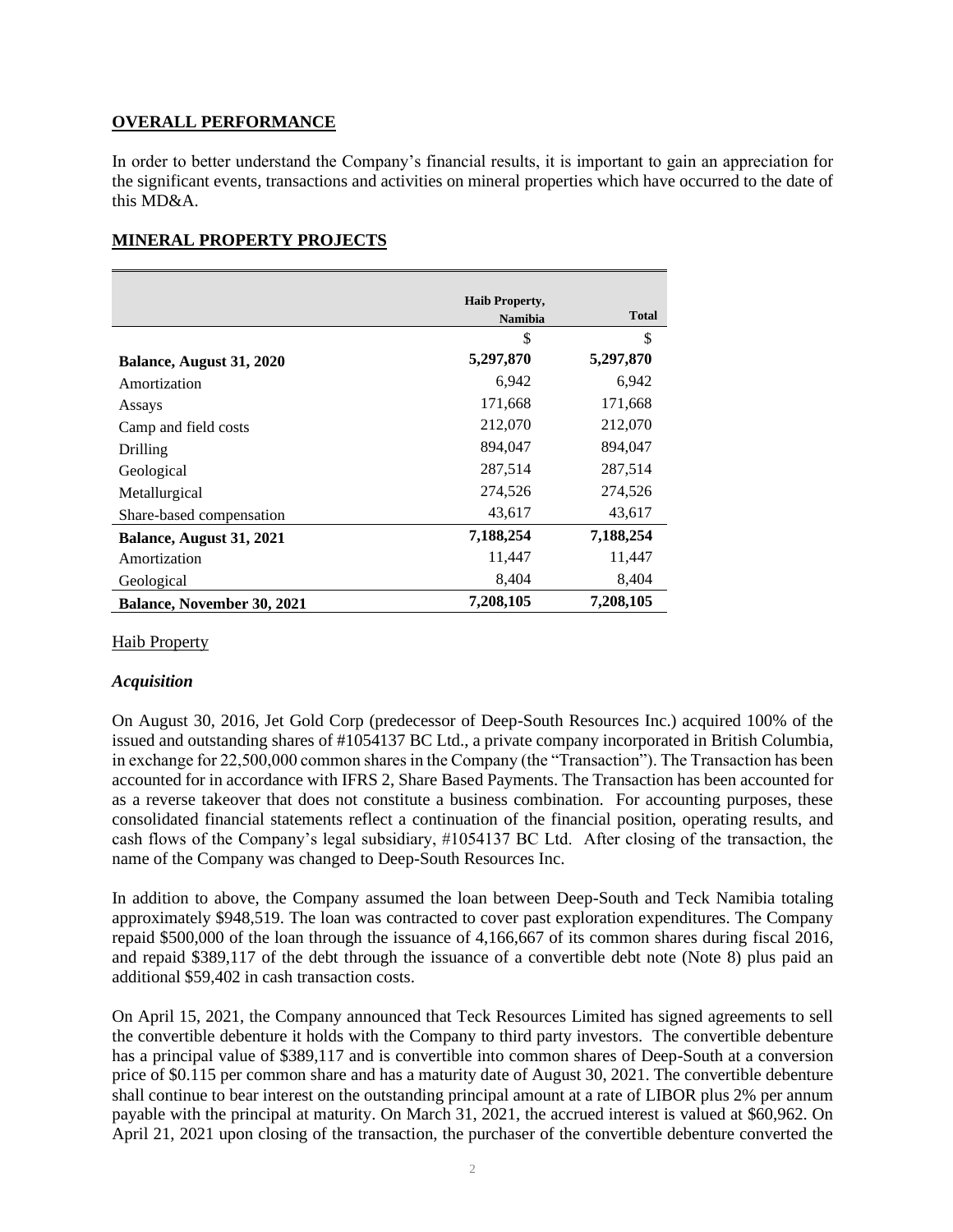debenture into 3,913,730 common shares of the Company. The value of the common shares issued is 939,295, as a result the Company has recorded a loss of \$329,381 on the profit and loss statement.

On May 5, 2017, the Company acquired from Teck Namibia Ltd., a wholly owned subsidiary of Teck Resources Limited, the remaining 70% interest in Haib Minerals (PTY) Ltd. through a share Purchase Agreement for total consideration of \$3.212 million. The consideration was comprised of 14,060,000 common shares of the Company (each share valued at \$0.20 on the date of issue) and \$400,000 as consideration payable in two transfers (\$200,000 due on the first anniversary and \$200,000 due on the second anniversary). During fiscal 2020, the Company has repaid \$30,000 of the consideration payable. On June 30, 2020, the Company agreed to settle the remaining balance owing by issuing 4,352,941 shares to Teck Namibia Ltd. (issued August 10, 2020 and valued at \$522,353).

- Teck shall hold a pre-emptive right to participate in any financing of Deep-South as long as Teck holds over 5% of Deep-South's outstanding common shares;
- Teck shall be granted a 1.5% NSR. Deep-South shall have the option to buy back 1/3 of the NSR in consideration for \$ 2 million;
- If Deep-South sells or options the Property or a portion of the Property during the 36 months following closing, Teck shall receive 30% of the sale gross proceeds if the sales occurs during the first 24 months after the closing and shall receive 20% of the gross proceeds if the sale occurs between the 24th and 36th months after closing;
- Teck shall be entitled to a production bonus payment that will be declared at the time the company takes the decision to start mine development. Half of the bonus shall be paid upon the decision to start mine development and the second half shall be paid upon commencement of commercial production. The bonus value is scaled with the value of the Capital expenditures as follows:

| Development Expenditures | <b>Cash Payment</b> |
|--------------------------|---------------------|
| $$0 - $500$              | \$5.0               |
| $$501 - $600$            | \$6.7               |
| $$601 - $700$            | \$8.3               |
| $$701 - $800$            | \$10.0              |
| $$801 - $900$            | \$11.7              |
| $$901 - $1,000$          | \$13.3              |
| $$1,001$ and over        | \$15.0              |

(*All amounts C\$ millions)*

- Teck's shareholding will be topped-up post-closing (if necessary) so that Teck holds 35% of Deep-South's share capital based on the outstanding common shares as of the closing date.

#### **Prospecting License Renewal Declined**

On June 25, 2021, the Company has received a notice from the Ministry of Mines and Energy "Ministry" confirming that the Company's application for the renewal of its Exclusive Prospecting License 3140 (the "License") has been refused. The Company is vigorously contesting this decision by all means necessary and available under the Minerals (Prospecting and Mining) Act (the "Act") and other applicable laws of Namibia as well as other international laws. In its application for renewal and subsequent representations made to the Ministry, the Company maintains that it clearly demonstrated having met all criteria under the Act to justify the renewal of its License.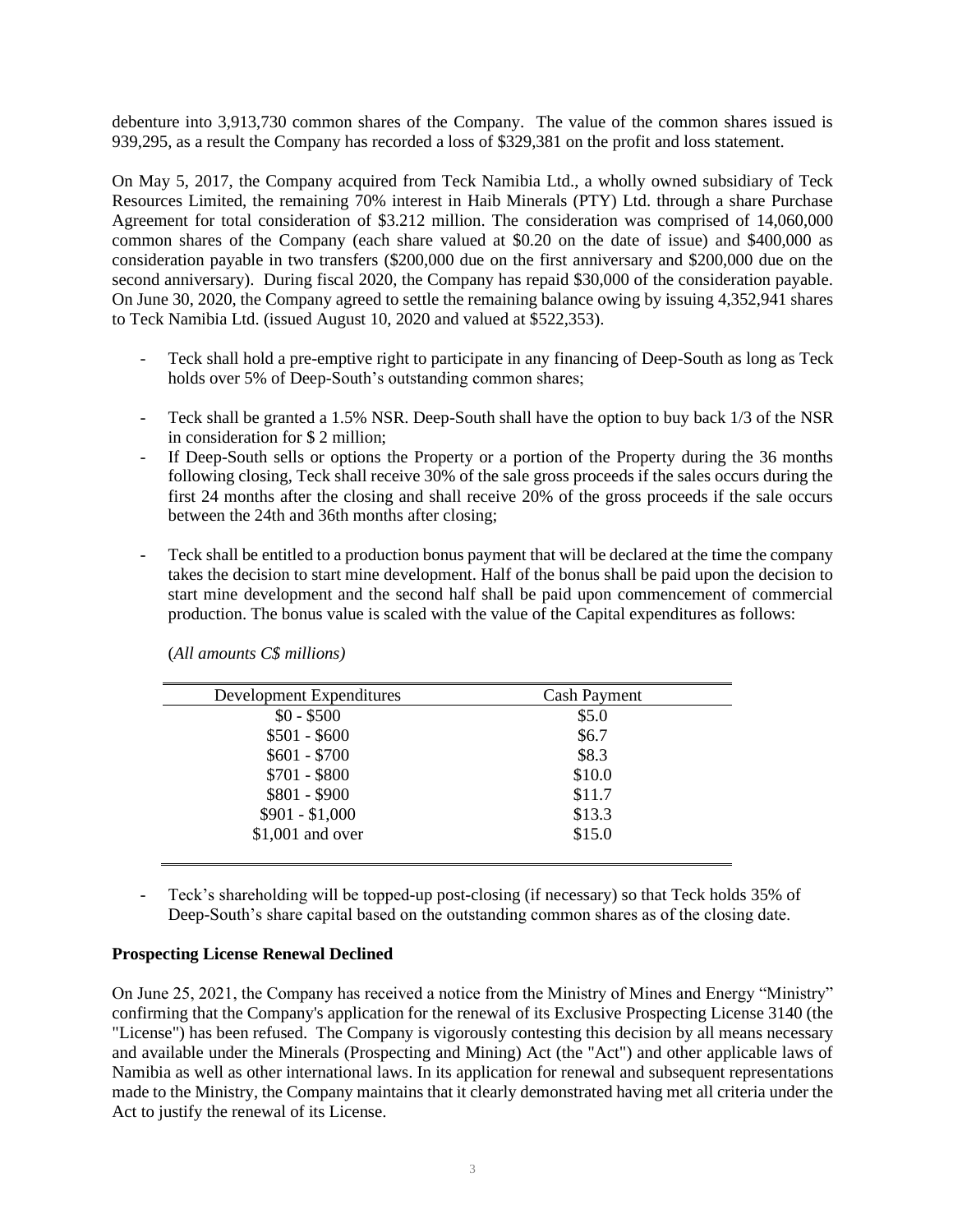On June 16, 2021, the Company has received notice from the Ministry informing the Company that its application for the renewal of its License had been denied citing the Company's inability to advance the License to Pre-Feasibility and complete the proposed drilling program as planned. The Company maintains that the Ministry was kept well apprised, with no objection on their part, of a proposed change from the Pre-Feasibility (PFS) study to an **upgraded Preliminary Economic Assessment (PEA) and the commencement of a full Feasibility Study (FS)**. **The FS was already commenced with at the time of the refusal.** The License conditions state clearly that the Company shall request the approval of the Minister for any material program or budget changes. The change from a PFS to a FS implies a larger budget and a more advanced development program. Therefore, the change was not requiring the approval of the Minister. Moreover, the Ministry issued all permits required for the drilling program and officials were well aware that Haib had completed the drilling program at the time of the refusal to renew.

As a result of the Minister's refusal to renew the License, the Company has terminated all work on site and has proceeded with the retrenchment of its employees on site.

On July 21, 2021, the Namibian legal counsels of the Company and its subsidiary, have filed an application to the High Court of Namibia to demand a hearing to review the decision of the Minister to refuse the renewal of the license EPL 3140 covering the Haib Copper project in Namibia. The filing also requests an urgent interdiction to prevent the Ministry of Mines and Energy of Namibia to grant a license on the same area to anyone else.

On September 1, 2021, the High Court of Namibia has rendered a decision that interdicts and restrains the Ministry of Mines and Energy of Namibia to grant a mineral license, including an Exclusive and Prospecting License (EPL), in terms of the Minerals Act 1992, to any Person or Company over the area covered by the Haib Copper project - EPL 3140. The interdict and restrain order are in force until the final decision of the High Court for the review of the decision of the Minister to not renew EPL 3140.

On September 16, 2021, the High Court of Namibia ordered the Ministry of Mines and Energy of Namibia to file the documents supporting the decision of the Minister to refuse the Haib Copper license renewal. The Order was stating that the documents shall be filed before October 10, 2021.

The Ministry proceeded with a first filing on October 21, 2021 but it was not complete and did not include any documents directly related to the decision of the Minister to deny the renewal of the Haib Copper license.

The Ministry proceeded with their last filing on November 17, 2021. The filing did not include any documents supporting the decision of the Minister to deny the renewal of the Haib Copper license. Therefore, the Ministry has not provided any evidence supporting the decision of the Minister.

At the Court hearing on November, 25, 2021, Deep-South's legal counsel and the legal counsel of the Ministry agreed to request the court to issue an Order to approve the following schedule: Deep-South will file additional documents to support its original affidavit by December 15, 2021. The additional documents will include expert advice covering the exploration work carried out by Deep-South on the project and the work program proposed to develop the Haib Copper license. The documents will also include an update of the funds invested in the project development. The court will be closed for annual recess between December 15, 2021 and January 15, 2022. The Ministry will have until February 14, 2022 to file their defense affidavit. Deep-South will have until February 28, 2022 to reply with its last affidavit.

The Court will hold another hearing on March 3, 2022, to define the further procedures and the date of the final hearing with regards to the review of the decision of the Minister.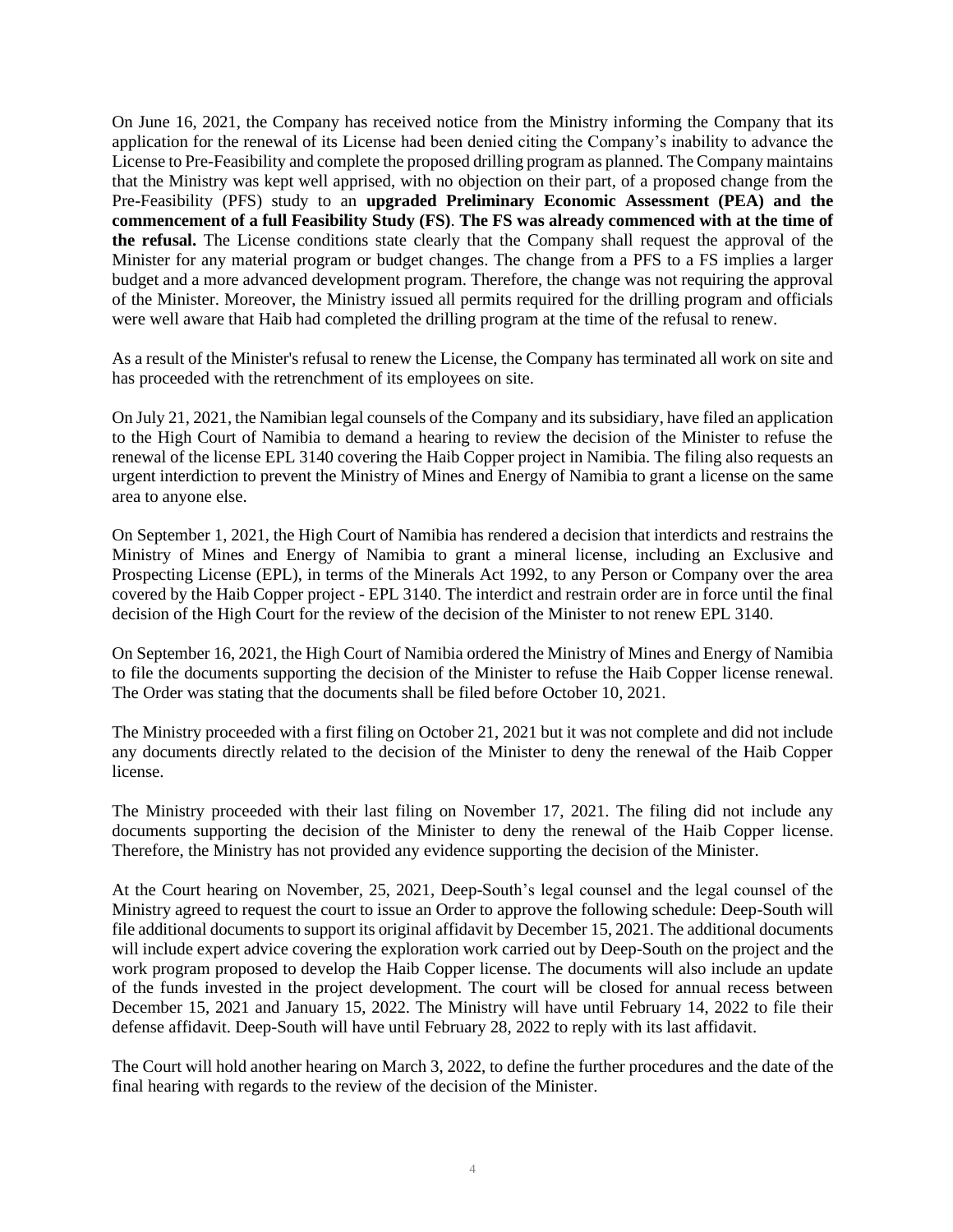Deep-South is of the opinion that the decision of the Minister to not renew the license was biased and not supported by any industry standards. Furthermore, Deep-South has increased its investments in the project and has exceeded its proposed and Ministry's approved budget by N\$ 5 million (CAD\$ 410,000).

# *2021 development and exploration program*

On February 9, 2021, The Company has started a drilling program of up to 10,000 meters with a primary focus on the higher-grade zone of the deposit. In a first phase, 5,000 meters was drilled to infill gaps in previous drilling with a view to expand the higher-grade zone, better define the average grade of this zone, and eventually estimate a measured resource for this area with a goal to improve the overall grade of the project.

On February 25, 2021, The Company appointed the MSA Group of South Africa to produce an updated National Instrument ("NI") 43-101 resource estimation for the Company's 100%-owned advanced Haib copper project located in the south of Namibia. The report will follow the completion of the current drilling program. The mandate of MSA includes site visits to verify data collection, quality assurance and controls, develop a structural geological model in collaboration with Deep-South's geological team, assess the presence of domains and model these domains in three dimensions, complete a geostatistical study for each domain and issue an updated NI 43-101 resource estimation.

On April 26, 2021, Deep-South has appointed METS Engineering Group ("METS") of Australia to conduct and manage metallurgical and process technology test works on stockpile material from the Haib Copper Project in Namibia. This test work and optimizing concept study aim to improve copper recoveries and thus potentially boost project economics substantially.

METS has started the following test work and high-level studies:

- Bio-assisted heap leaching column test work (to be conducted at a laboratory in Australia)
- High Pressure Grinding Rollers (HPGR) test work
- Agglomeration test work
- Flow sheet optimization high level concept study
- Alternative heap leaching test work

On May 13, 2021, Deep-South has appointed Knight Piésold Consulting to conduct scoping studies and assessments on the Haib Copper Project in Namibia. Knight Piésold has extensive experience in environmental, bulk water supply, power, and heap leaching projects in Namibia and Southern Africa.

The scoping studies include:

**Water Supply Scoping Study:** Knight Piésold has undertaken a high-level assessment of the various water options available to the Haib project from surface and groundwater sources. Aspects to consider will include costs, reliability and environmental processes required, with a special focus on gaps and recommendations for future studies.

**Alternative Power Supply Scoping Study:** Knight Piésold has undertaken an assessment of the various power options available to the Haib project including renewable power, and will preliminarily size the required infrastructures. Aspects to consider will include technical requirements, costs, reliability, environmental and permitting processes required.

**Environmental reconnaissance and road map to the Environmental and Social Impact Assessment (ESIA):** Knight Piésold has undertaken an assessment of the various parameters and conditions needed to complete an ESIA and will deliver a roadmap to ESIA and recommendations particularly in terms of project schedule and key milestones to be achieved.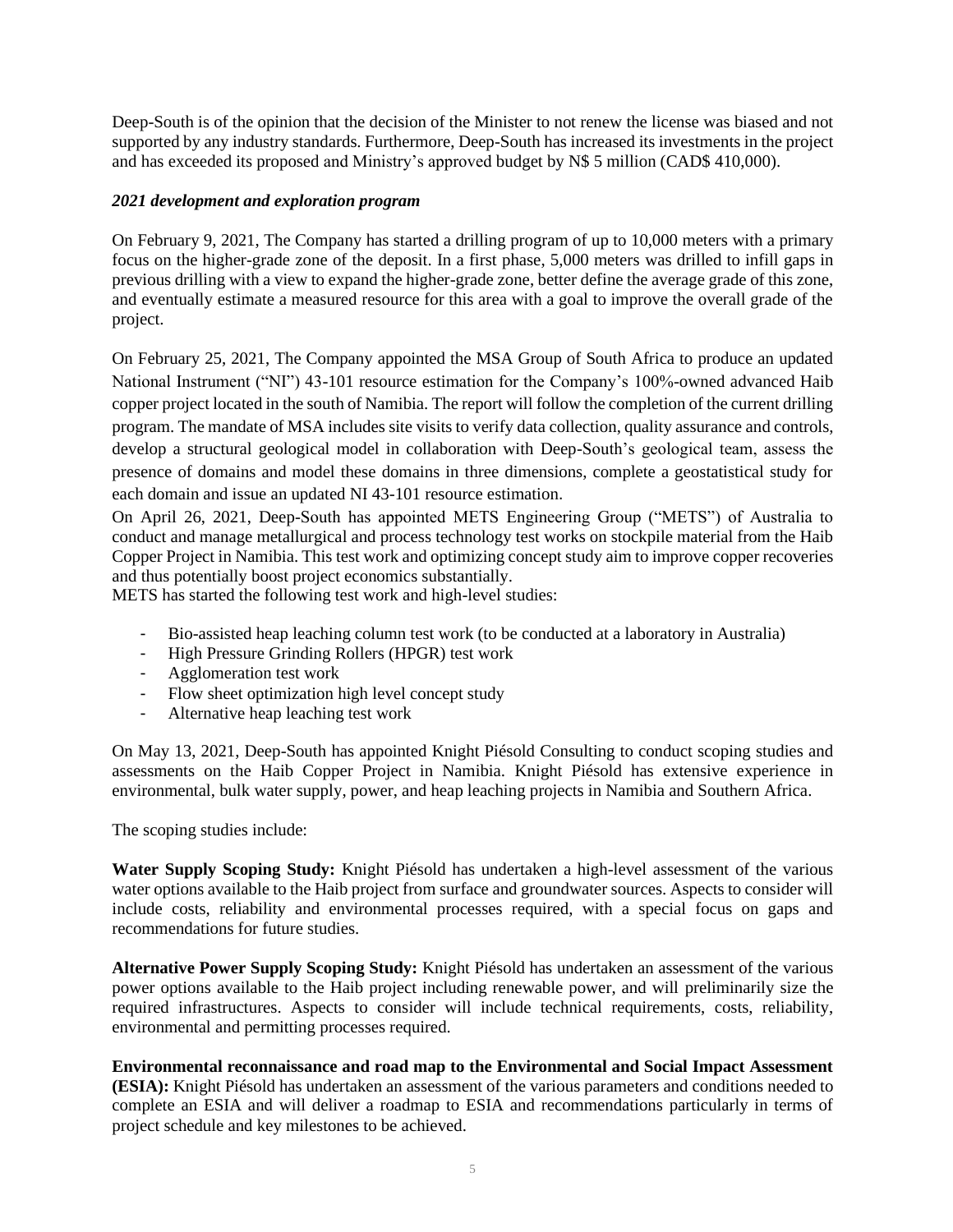**Heap leach pad conceptual assessment:** Knight Piésold has undertaken a review of previously completed work, conceptual sizing and design of the heap leach pad, ponds and irrigation system and recommendations for future studies. Project information review will include leach column tests, conceptual sizing of the heap leach pad and ponds, dynamic water balance, review of alternatives, gap analysis, project risks identification and recommendations.

The reports were scheduled to be completed by the end of July 2021

On May 19, 2021, Deep-South has appointed the world-renowned Commonwealth Scientific and Industrial Research Organization ("CSIRO") to conduct bio-assisted heap leaching column test work, which is part of Deep-South's recently announced metallurgical test work. METS Engineering Group ("METS") of Australia has been appointed to supervise and overview the test work.

The goals of the bio-assisted heap leaching test work include the evaluation of the performance of promising solvent extraction reagentsfor extraction and separation of copper and molybdenum and monitor and evaluate the adaptation of bacterial strains for improved ore processing. The test work will also monitor and evaluate percolation performance. The test work will mainly serve to optimize the bioassisted heap leaching processes with the ore at Haib. The test work was schedule to start at the end of June 2021

# *Drilling results:*

On May 10, 2021, Deep-South reported significant drilling results:

- **HM06 : 0.47% CuEq over 152 metres, including 30 metres at 0.81% CuEq**
- **HM07 : 0.42% CuEq over 128 metres, including 14 metres at 0.57% CuEq**
- **HM10 : 0.65% CuEq over 36 metres, including 12 metres at 1.04% CuEq**

*We were extremely enthusiastic by the first results from our active drill program. Previous drilling programs point to the presence of higher grade zones of Cu, probably associated with near vertical structures within the broader mineralized areas of the project. The use of vertical drilling in the past potentially missed those structures during those programs resulting in an underestimation of overall grade. This current drilling program is looking to redress this through the use of inclined holes to identify and delineate these structures and test the association with higher Cu grade zones. These first results seem to support this updated interpretation, showing substantial intersections at Cu grades considered high for Haib. Additionally, the presence of molybdenum has been confirmed with high Mo grades obtained in association with structures and alterations. Furthermore, three holes have expanded the size of Pit 2 in the higher-grade area.*

| Hole#       | Zone             | From<br>(m) | To(m)  | Width $(m)^1$ | <b>CuEq</b> $(\frac{9}{6})^2$ | Cu (%) | Mo(%) |
|-------------|------------------|-------------|--------|---------------|-------------------------------|--------|-------|
| <b>HM01</b> | Main             | 28,00       | 34,00  | 6,00          | 0,38                          | 0,38   | 0,001 |
|             | Main             | 0,00        | 152,34 | 152,34        | 0,47                          | 0,45   | 0,006 |
| <b>HM06</b> | Including        | 4,00        | 42,00  | 38,00         | 0,66                          | 0.64   | 0,005 |
|             | <i>Including</i> | 54,00       | 84,00  | 30,00         | 0.81                          | 0,79   | 0,007 |
| <b>HM07</b> | Main             | 32,00       | 160,00 | 128,00        | 0,42                          | 0,38   | 0,011 |
|             | Including        | 38,00       | 52,00  | 14,00         | 0.57                          | 0.53   | 0,011 |

**Significant Cu intersections**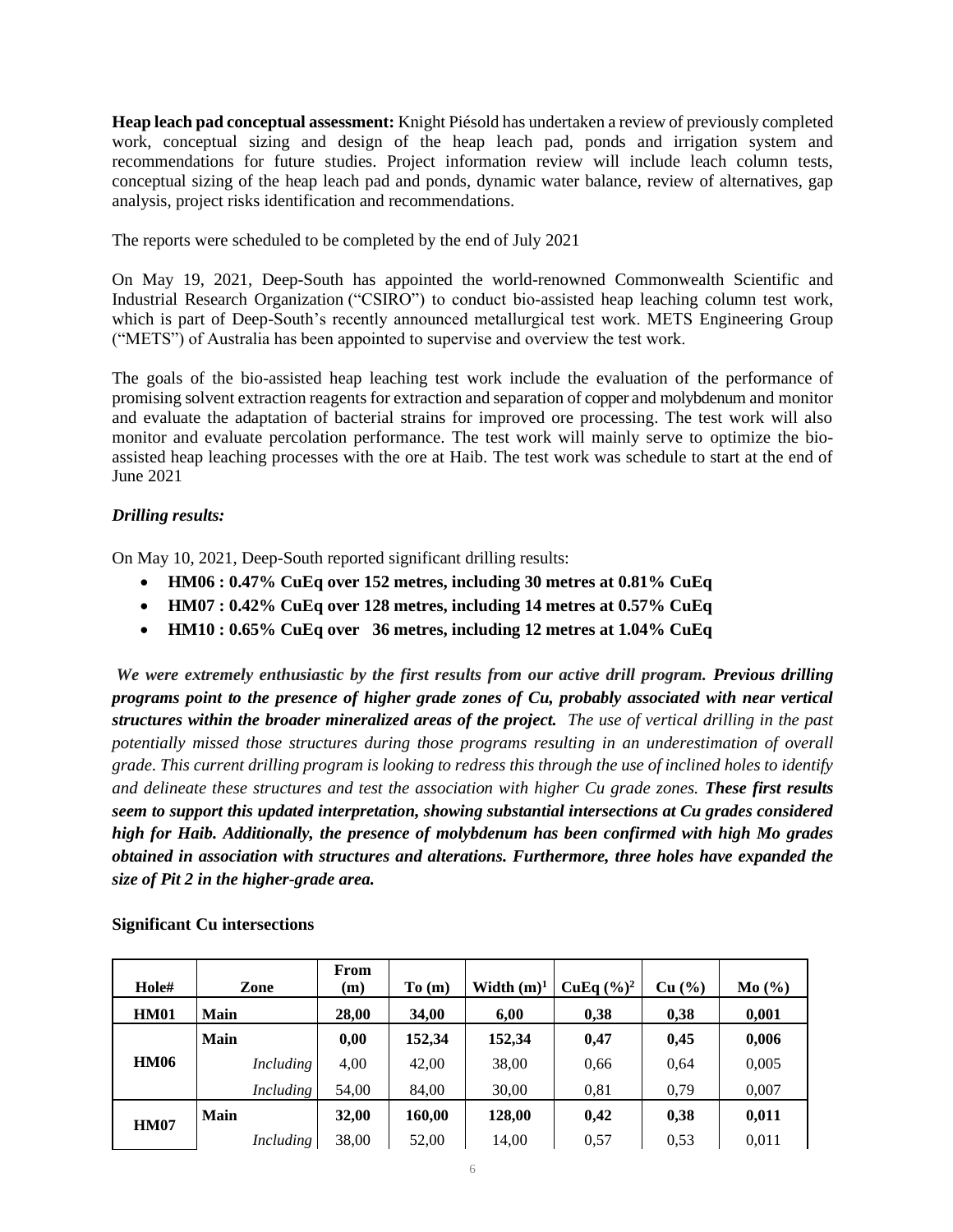|             | Including        | 92,00  | 104,00 | 12,00 | 0,49 | 0,43 | 0,019 |
|-------------|------------------|--------|--------|-------|------|------|-------|
|             | Including        | 136,00 | 152,00 | 16,00 | 0,53 | 0.49 | 0,012 |
|             | Main             | 10,00  | 28,00  | 18,00 | 0,26 | 0,22 | 0,011 |
| <b>HM08</b> | <b>Main</b>      | 44,00  | 94,00  | 50,00 | 0,59 | 0,53 | 0,017 |
|             | <i>Including</i> | 48,00  | 64,00  | 16,00 | 0,88 | 0.84 | 0,012 |
|             | <b>Main</b>      | 66,00  | 102,00 | 36,00 | 0,65 | 0,60 | 0,016 |
| <b>HM10</b> | Including        | 68,00  | 80,00  | 12,00 | 1,04 | 0,90 | 0,043 |
|             | Including        | 82,00  | 86,00  | 4,00  | 0,72 | 0,72 | 0,001 |
|             | <b>Main</b>      | 114,00 | 120,00 | 6,00  | 0,46 | 0,45 | 0,002 |

1. Width refers to intersection width; true widths have not been determined.

2. CuEq (copper equivalent) has been used to express the combined value of copper and molybdenum and is provided for illustrative purposes only. No allowances have been made of recovery losses that may occur should mining eventually result. Calculations use metal prices of US\$3.00/lb copper, US\$10/lb molybdenum using the formula: CuEq% = Cu% + (Mo% [\$10/\$3])

On June 10, 2021, Deep-South reported a second set of significant drilling results:

- **HM03 : 0.46% CuEq over 156 metres, including 24 metres at 0.65% CuEq**
- **HM02 : 0.39% CuEq over 74 metres, including 6 metres at 0.73% CuEq**
- **HM04 : 0.43% CuEq over 26 metres, including 4 metres at 0.87% CuEq**

*We were continuing to have success with our active drill program identifying thick, higher-grade zones. We are consistently intercepting significantly higher grades than the average grade of our NI 43-101 indicated resource that stands at 0.31%Cu. The higher-grade zone in Pit 2 extends significantly further west and at depth than previously demonstrated. It's increasingly apparent that the use of vertical drilling in the past missed many of the near vertical structures contained within the broader mineralization of the project. Those near vertical structures so far are proving to be associated with a higher grade of copper than contained within the current resource. Additionally, the presence of molybdenum has been confirmed with high Mo grades obtained in association with structures and alterations.*

| Hole#       | Zone             | From<br>(m) | Tо<br>(m) | Width<br>$(m)^1$ | CuEq<br>$(\frac{6}{9})^2$ | Cu<br>$(\%)$ | Mo<br>(%) |
|-------------|------------------|-------------|-----------|------------------|---------------------------|--------------|-----------|
|             | Main             | 64.00       | 86.00     | 22.00            | 0.40                      | 0.40         | 0.001     |
|             | Including        | 80.00       | 84.00     | 4.00             | 0.95                      | 0.95         | 0.001     |
| <b>HM02</b> | Main             | 110.00      | 184.00    | 74.00            | 0.39                      | 0.35         | 0.013     |
|             | <i>Including</i> | 118.00      | 124.00    | 6.00             | 0.72                      | 0.66         | 0.017     |
|             | <b>Including</b> | 162.00      | 168.00    | 6.00             | 0.73                      | 0.56         | 0.050     |
|             | Main             | 216.00      | 238.00    | 22.00            | 0.43                      | 0.40         | 0.009     |
|             | Main             | 26.00       | 182.50    | 156.50           | 0.46                      | 0.41         | 0.015     |
|             | Including        | 26.00       | 38.00     | 12.00            | 0.61                      | 0.59         | 0.006     |
| <b>HM03</b> | Including        | 100.00      | 130.00    | 30.00            | 0.58                      | 0.50         | 0.023     |
|             | Including        | 136.00      | 148.00    | 12.00            | 0.60                      | 0.57         | 0.010     |
|             | <b>Including</b> | 152.00      | 176.00    | 24.00            | 0.65                      | 0.64         | 0.004     |
| <b>HM04</b> | <b>Main</b>      | 176.00      | 182.00    | 6.00             | 0.50                      | 0.44         | 0.017     |

#### **Significant Cu intersections**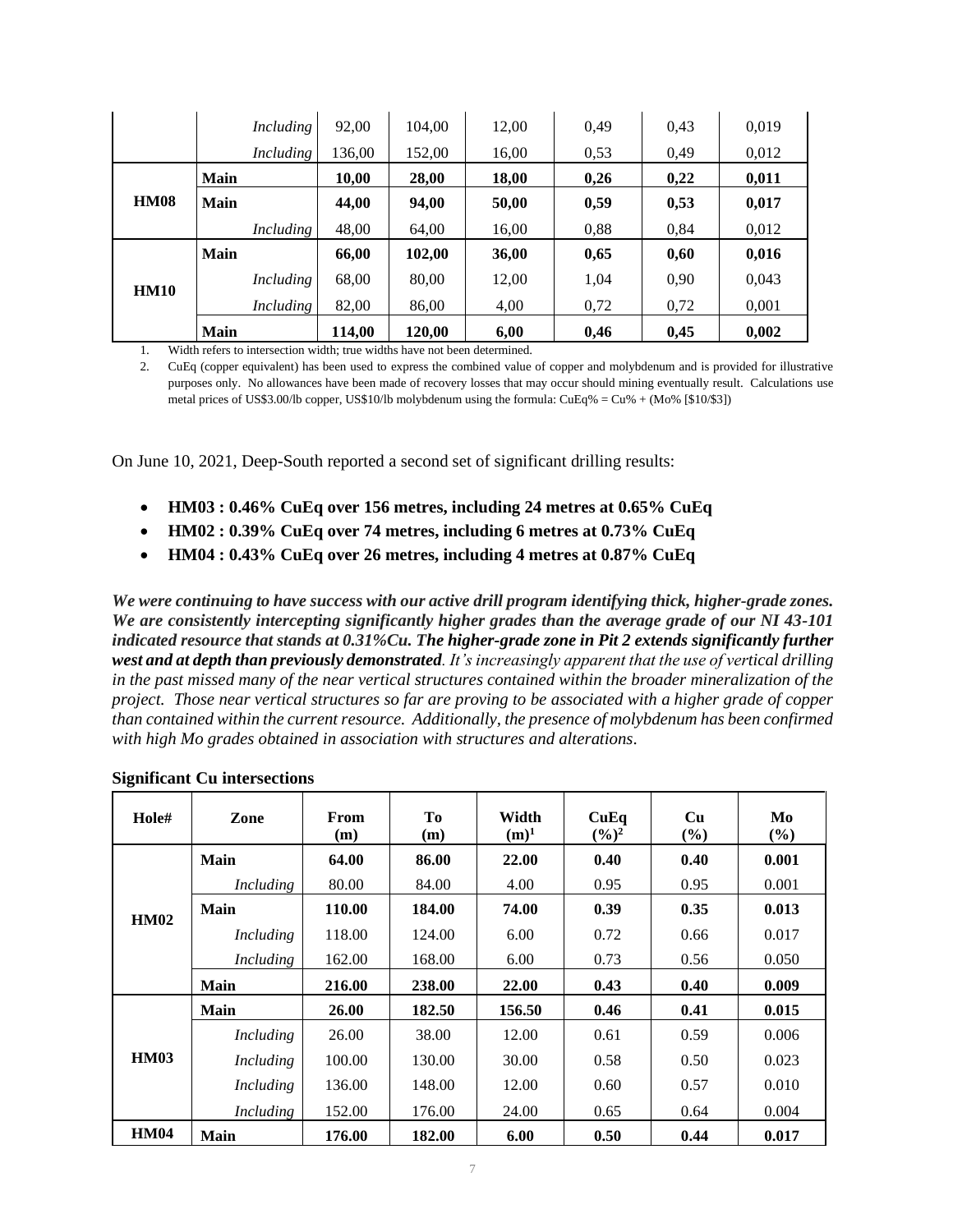| <b>Main</b> | 194.00 | 204.00 | 10.00 | 0.41 | 0.41 | 0.001 |
|-------------|--------|--------|-------|------|------|-------|
| <b>Main</b> | 212.00 | 238.00 | 26.00 | 0.43 | 0.40 | 0.008 |
| Including   | 232.00 | 236.00 | 4.00  | 0.87 | 0.76 | 0.034 |

1. Width refers to intersection width; true widths have not been determined.

2. CuEq (copper equivalent) has been used to express the combined value of copper and molybdenum and is provided for illustrative purposes only. No allowances have been made of recovery losses that may occur should mining eventually result. Calculations use metal prices of US\$3.00/lb copper, US\$10/lb molybdenum using the formula:  $CuEq% = Cu% + (Mo% [$10/$3])$ 

# **Qualified Person**

**Mr. Dean Richards** Pr.Sci.Nat. , MGSSA – BSc. (Hons.) Geology, is the Qualified Person for the Haib Project as defined by National Instrument 43-101 and has approved the technical disclosure contained in this news release.

## *Preliminary Economic Assessment (PEA)*

In April 2020, Deep-South completed a one year and one ton sample metallurgical and bio heap leaching test work with Mintek of South Africa. The results were showing copper recoveries as high as 96%. The results enabled to upgrade the previous PEA with an increased focus on bio heap leaching extraction technology. On December 15, 2020, the Company released its independent updated Preliminary Economic Assessment (PEA) on the Haib Copper project. The PEA was completed by Mineral Engineering and Technical Services of Australia ("METS") on its Haib Copper project in Namibia.

# **Highlights of PEA**

The recent leaching test-work was carried out by Mintek of South Africa. Mintek is a world leader in Bioleaching technologies.

Amenability test work confirmed copper recoveries of up to 95% in bacterially assisted heap leaching of the Haib mineral. Recoveries of 80% and 82% were showed to be very achievable and sustainable for the project from the test-work to date.

Further work is required in order to refine and optimize process conditions to improve recoveries and operating costs.

Run-of-Mine mineral Bio heap leaching was determined to be the most viable process route for the Haib mineral. Six processing scenarios were established with the key variables being recoveries, final products (copper cathode and copper sulfate) and metal price. The base case chosen by Deep-South is the scenario (1) below, which is based on the production of copper cathodes and copper sulfate. All financial metrics are based on the recent 43-101 indicated resource estimation of 456.9 MT @ 0.31% Cu:

| 20 Mtpa @ 80% Cu Recovery + $CuSO4$ |        |  |  |
|-------------------------------------|--------|--|--|
| LME Cu, tpa                         | 35,332 |  |  |
| CuSO4.5H2O, tpa                     | 51,081 |  |  |
| CAPEX, (US\$M)                      | \$341  |  |  |
| OPEX, (US\$M / year)                | \$91   |  |  |
| Total Cost, US\$/t ROM              | \$7.73 |  |  |
| Total Cost, US\$/lb CuEq            | \$1.36 |  |  |

## **Table 1: Scenario 1 - Project Metrics**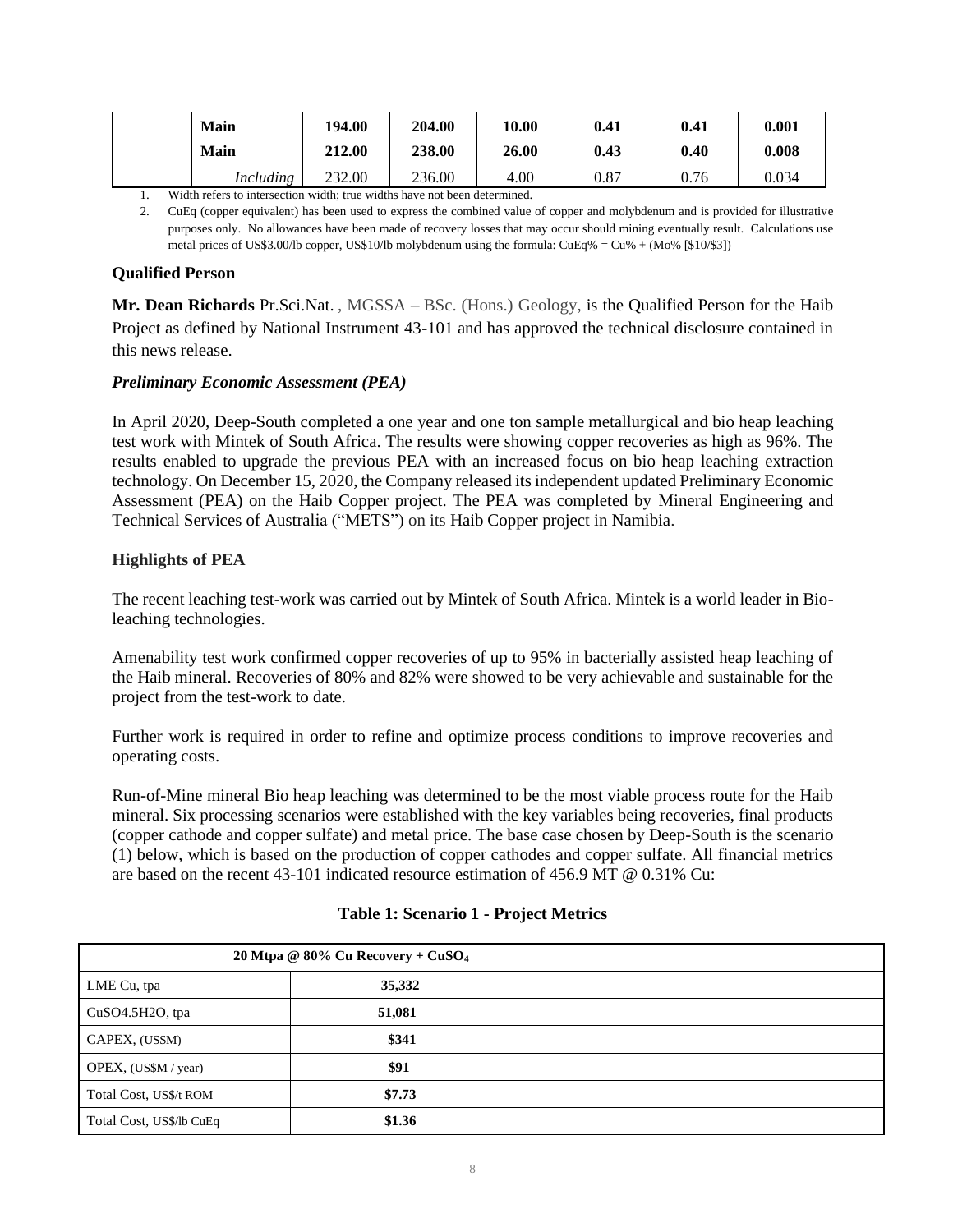| Copper Price, US\$/lb                                        | \$2.50        | \$3.00          | \$3.25          | \$3.50          | \$4.00          |
|--------------------------------------------------------------|---------------|-----------------|-----------------|-----------------|-----------------|
| Avg. Annual Revenue LME Cu (US\$<br>Million/year)            | \$195 Million | \$234 Million   | \$253 Million   | \$273 Million   | \$312 Million   |
| Avg. Annual Revenue CuSO <sub>4</sub> (US\$<br>Million/year) | \$90 Million  | \$108 Million   | \$116 Million   | \$125 Million   | \$143 Million   |
| Total Cost, USD/t ROM                                        | \$7.64        | \$7.73          | \$7.77          | \$7.81          | \$7.90          |
| Total Cost, USD/lb CuEq                                      | \$1.34        | \$1.36          | \$1.37          | \$1.37          | \$1.39          |
| $NPV$ 7.5%, pre-tax (US\$ M)                                 | \$977 Million | \$1,530 Million | \$1,807 Million | \$2,083 Million | \$2,636 Million |
| IRR pre-tax                                                  | 30.1%         | $40.2\%$        | 44.9%           | 49.4%           | 58.1%           |
| Payback Period pre-tax                                       | 4.22          | 3.13            | 2.8             | 2.5             | 2.2             |
| NPV 7.5%, after-tax (US\$ M)                                 | \$611 Million | \$957 Million   | \$1,130 Million | \$1,303 Million | \$1,648 Million |
| IRR after-tax                                                | 22.7%         | 29.7%           | 32.9%           | 36.1%           | 42.1%           |
| Payback Period after-tax                                     | 5.71          | 4.23            | 3.8             | 3.4             | 2.8             |
| Strip Ratio                                                  |               | 1.41:1          |                 |                 |                 |
| LOM, years                                                   |               | 24              |                 |                 |                 |

Note: The PEA is based only on the estimated indicated resource and the inferred resource are not part of this economic assessment

With further metallurgical work and testing, the company's goal is to attain higher recovery rates. The below scenario (2) illustrate the potential economic upside of higher recoveries:

| <b>Table 2: Scenario 2 - Project Metrics</b> |
|----------------------------------------------|
|----------------------------------------------|

|                                                              | 20 Mtpa @ 85% Cu Recovery + CuSO <sub>4</sub> |                 |                 |                  |                  |  |
|--------------------------------------------------------------|-----------------------------------------------|-----------------|-----------------|------------------|------------------|--|
| LME Cu, tpa                                                  | 38,337                                        |                 |                 |                  |                  |  |
| CuSO4.5H2O, tpa                                              | 51,081                                        |                 |                 |                  |                  |  |
| CAPEX, (US\$M)                                               |                                               | \$341           |                 |                  |                  |  |
| OPEX, (US\$M / year)                                         |                                               | \$96            |                 |                  |                  |  |
| Total Cost, US\$/t ROM                                       |                                               | \$8.00          |                 |                  |                  |  |
| Total Cost, US\$/lb CuEq                                     | \$1.33                                        |                 |                 |                  |                  |  |
| Copper Price, US\$/lb                                        | \$2.50                                        | \$3.00          | \$3.25          | \$3.50           | \$4.00           |  |
| Avg. Annual Revenue LME Cu (US\$<br>Million/year)            | \$211 Million                                 | \$254 Million   | \$275 Million   | \$296 Million    | \$338 Million    |  |
| Avg. Annual Revenue<br>CuSO <sub>4</sub> (US\$ Million/year) | \$90 Million                                  | \$108 Million   | \$116 Million   | \$125 Million    | \$143 Million    |  |
| Total Cost, USD/t ROM                                        | \$7.91                                        | \$8.00          | \$8.05          | \$8.09           | \$8.18           |  |
| Total Cost, USD/lb CuEq                                      | \$1.32                                        | \$1.33          | \$1.34          | \$1.35           | \$1.36           |  |
| $NPV$ 7.5%, pre-tax (US\$ M)                                 | \$1,088 Million                               | \$1,673 Million | \$1,966 Million | \$2,259 Million  | \$2,844 Million  |  |
| $\text{IRR}_{\text{pre-tax}}$                                | 32.2%                                         | 42.6%           | 47.5%           | 52.2%            | 61.1%            |  |
| Payback Period pre-tax                                       | 3.94                                          | 2.94            | 2.6             | 2.4              | 2.0              |  |
| NPV 7.5%, after-tax (US\$ M)                                 | \$681 Million                                 | \$1,047 Million | \$1,229 Million | $$1,412$ Million | $$1,778$ Million |  |
| IRR after-tax                                                | 24.1%                                         | 31.3%           | 34.7%           | 38.0%            | 44.3%            |  |
| Payback Period after-tax                                     | 5.34                                          | 3.98            | 3.5             | 3.2              | 2.7              |  |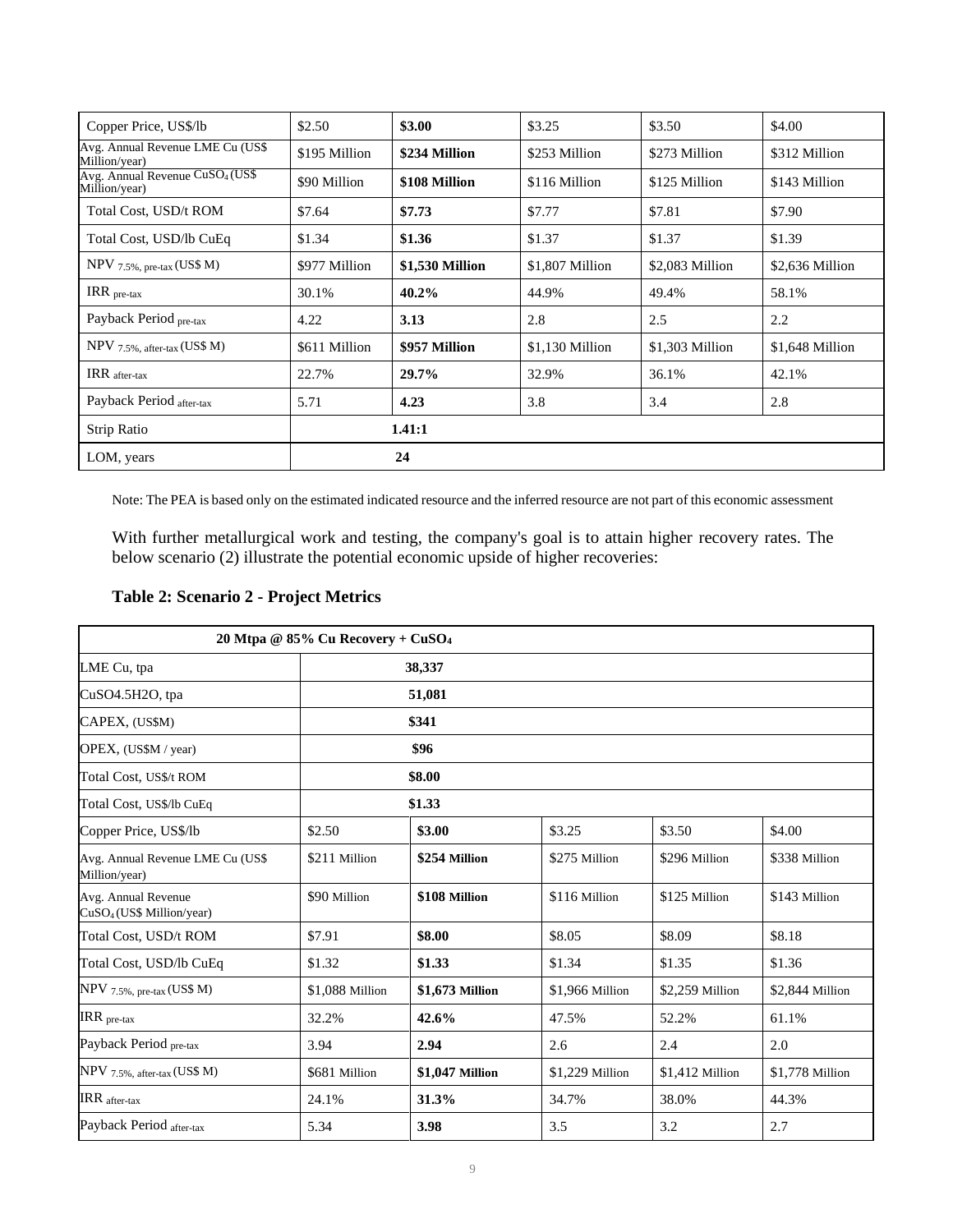| <b>Strip Ratio</b> | 1.41:1 |  |
|--------------------|--------|--|
| LOM, years         | 24     |  |

Note: The PEA is based only on the estimated indicated resource and the inferred resource are not part of this economic assessment Please note that: Mineral Resources that are not mineral reserves do not have demonstrated economic viability. Mineral resource estimates do not account for mineability, selectivity, mining loss and dilution. These mineral resource estimates ar based on Indicated Mineral Resources that are considered too speculative geologically to have the economic considerations applied to them that would enable them to be categorized as mineral reserves. However, there is no certainty that these indicated mineral resources will be converted to measured categories through further drilling, or into mineral reserves, once economic considerations are applied. There is no certainty that the preliminary economic assessment will be realized.

#### **Other scenarios**

The other scenarios can be found in the NI 43-101 technical report for the Haib Copper project that is available on SEDAR under Deep-South's profile and on the web site of the company.

## **Geology & Mineralization**

The Haib deposit is located within part of the Namaqua-Natal Province called the Richtersveld geological sub-province which is further subdivided into a volcano-sedimentary sequence (locally, the Haib Subgroup), the Orange River Group and the intrusive Vioolsdrift suite which are closely related in space and time.

The principal mineralized hosts at the Haib are a Quartz Feldspar Porphyry (QFP) and a Feldspar Porphyry (FP).

The Haib deposit is, in essence, a large volume of rock containing copper mineralization. The grade is variable from higher grade in the three core zones progressively dropping towards the margin of the deposit.

The principal sulfides within the Haib body are pyrite and chalcopyrite with minor molybdenite, bornite, digenite, chalcocite and covellite.

## **Mineral Resources**

The mineral resources for the Haib Copper Project were estimated by Dean Richards of Obsidian Consulting Services, supervidsed by Peter Walker of P & E Walker Consultancy, both independent Qualified Persons as defined by NI 43-101 and were reported in a news release dated January 16, 2018 but are summarized below for convenience. Readers should review that news release for additional information or read the full report that can be viewed on our web site at: https://www.deepsouthresources.com/projects/technical-reports/ or on the SEDAR web site at: www.sedar.com.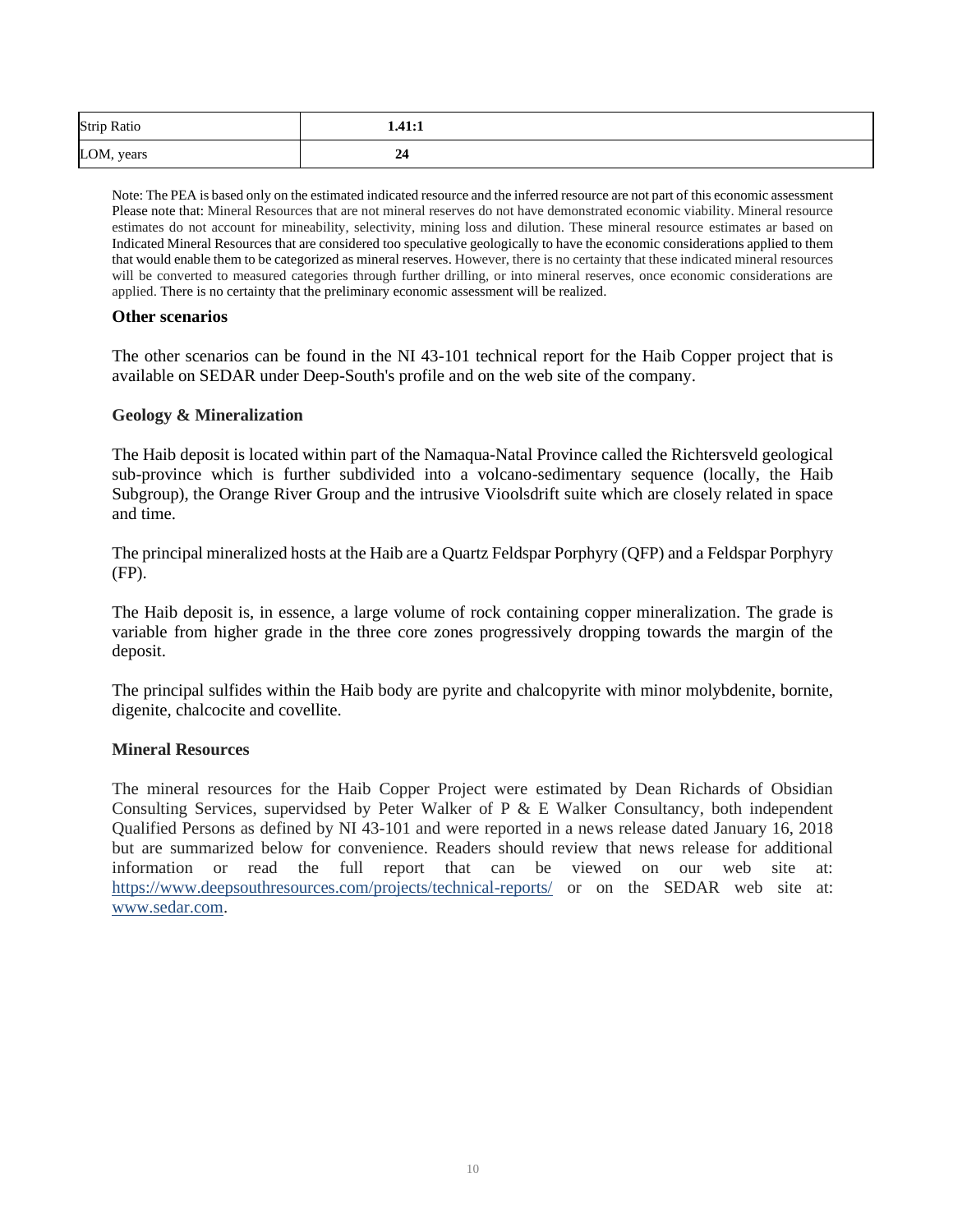#### **Table 3: Classified mineral resources of the Haib Project at a 0.25% Cu cut-off grade**

| <b>Resource Class</b> | <b>Million</b><br><b>Tonnes</b> | $Cu(^{9}/_{0})$ | <b>Contained Cu x</b><br>billion lbs |
|-----------------------|---------------------------------|-----------------|--------------------------------------|
| Indicated             | 456.9                           | 0.31            | 3.12                                 |
| Inferred              | 342.4                           | 0.29            | 2.19                                 |

Notes:

1- Dean Richards of Obsidian Consulting Services, a Member of the Geological Society of South Africa and Professional Natural Scientist (Pr. Sci. Nat) with the South African Council for Natural Scientific Professions (SACNASP), estimated the Mineral Resources under the supervision of Peter Walker of P & E Walker Consultancy, both of whom are the Qualified Persons for the Mineral Resource Estimates. The effective date of the estimate is January 15, 2018. Mineral Resources are estimated using the CIM Definition Standards for Mineral Resources and Reserves (2014).

2- Reported Mineral Resources contain no allowances for hanging wall or footwall contact boundary loss and dilution. No mining recovery has been applied.

Rounding as required by reporting guidelines may result in apparent differences between tonnes, grade and contained metal content.

| %Cu Cut-off | <b>Million</b><br><b>Tonnes</b> | $Cu(^{9}/_{0})$ | <b>Contained Cu x</b><br>billion lbs |
|-------------|---------------------------------|-----------------|--------------------------------------|
| 0.20%       | 904.8                           | 0.27            | 5.39                                 |
| 0.25%       | 456.9                           | 0.31            | 3.12                                 |
| 0.30%       | 219.8                           | 0.36            | 1.74                                 |

**Table 4: Haib copper indicated mineral resources, sensitivity cases**

| Table 5: Haib copper inferred mineral resources, sensitivity cases |  |  |  |  |  |  |  |  |
|--------------------------------------------------------------------|--|--|--|--|--|--|--|--|
|--------------------------------------------------------------------|--|--|--|--|--|--|--|--|

| %Cu Cut-off | <b>Million</b><br><b>Tonnes</b> | $Cu(^{9}/_{0})$ | <b>Contained Cu x</b><br>billion lbs |
|-------------|---------------------------------|-----------------|--------------------------------------|
| 0.20%       | 686.2                           | 0.26            | 3.93                                 |
| 0.25%       | 342.4                           | 0.29            | 2.19                                 |
| 0.30%       | 109.8                           | 0.34            | 0.82                                 |

Note: The PEA is based only on the estimated indicated resource and the inferred resource are not part of this economic assessment

This Haib Copper Mineral Resource has been defined by diamond core drilling covering a total surface area of some 2.6 square kilometres.

The mineral resource classification is closely related to data proximity. Topographic elevations within the mineral resource area vary from 320m to 640m above mean sea level and average 480m above mean sea level.

Indicated resources are constrained between the variable topographic surface and a horizontal level which is 75m above mean sea level and within which the majority of the drill and assay data are constrained. Inferred resources are laterally constrained by the last line of drill holes and extend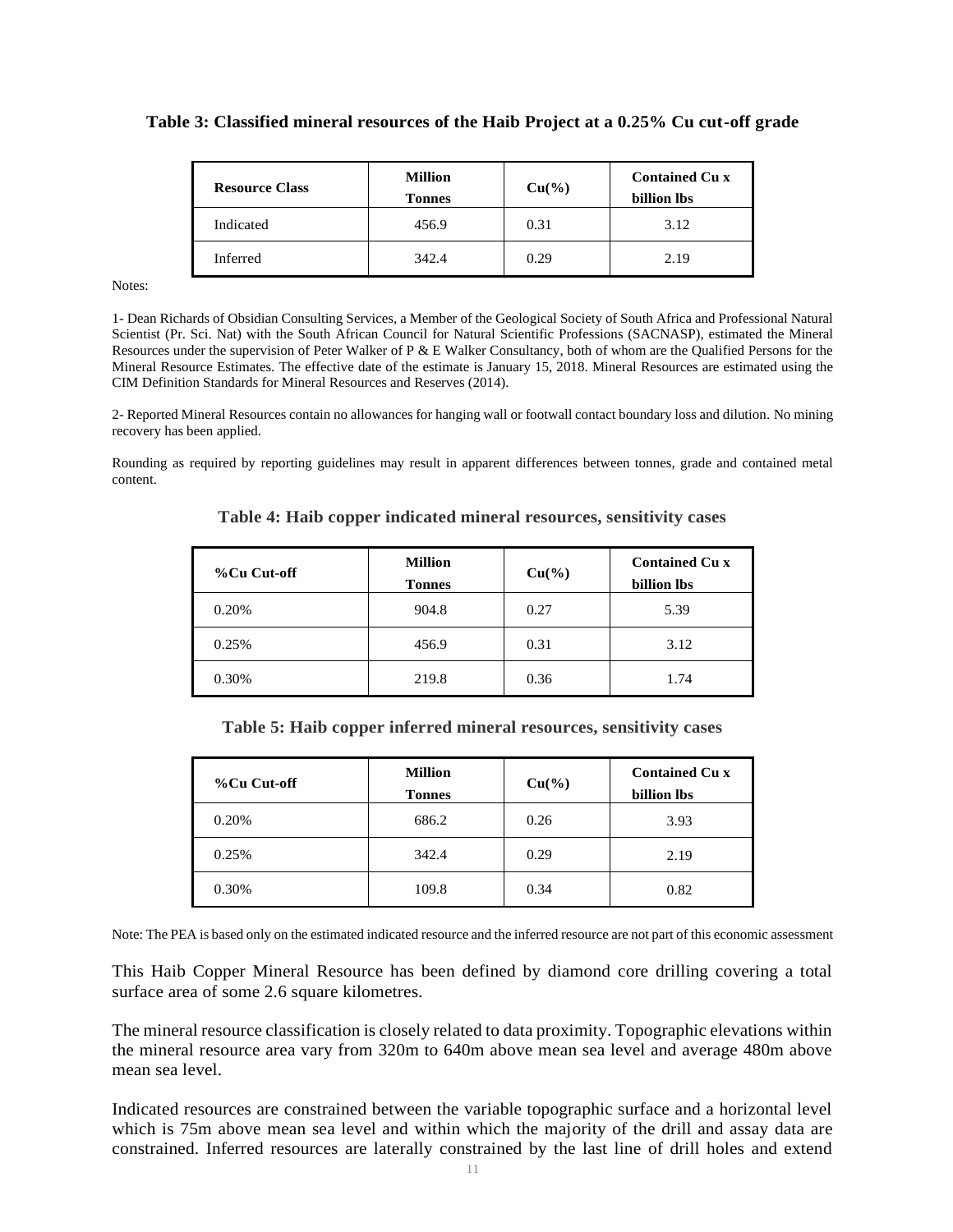vertically from the horizontal surfaces defined by the +75m and -350m above mean sea level (a block of 425m thickness) within which there is a lesser data set derived from drilling.

Mineralization is open near surface and at depth to at least 800 metres deep. The Mineral Resource estimate is based on the results from approximately 66,500 metres of drilling in 196 holes. The most recent drilling data comes from Teck Resources drilling programs totalling 14,500 metres (2010 & 2014) and from re-assaying a part of the 164 historical drill cores which are well preserved on site. Indicated Resources are defined by a drill grid of 150 metres by 150 metres, while Inferred Resources are defined by a drill grid of 300 metres by 150 metres.

The Haib Copper exploration licence provides significant potential for resource expansion, since there is known, but poorly drilled and assayed, mineralisation beyond the drill grid boundaries and below the main mineralized body (which covers some 2 square kilometres of surface area), where a few drillholes from 75m above mean sea level to -350m above mean sea level (i.e. a thickness of 425m) have shown that mineralisation is present. The deepest drillhole did not pass out of mineralized material. In addition, there are 5 satellite mineralized target areas surrounding the main Haib porphyry body which still require further evaluation.

*Mineral Resources that are not mineral reserves do not have demonstrated economic viability. Mineral resource estimates do not account for mineability, selectivity, mining loss and dilution. These mineral resource estimates ar based on Indicated Mineral Resources that are considered too speculative geologically to have the economic considerations applied to them that would enable them to be categorized as mineral reserves. However, there is no certainty that these indicated mineral resources will be converted to measured categories through further drilling, or into mineral reserves, once economic considerations are applied. There is no certainty that the preliminary economic assessment will be realized.*

## **Mineralogy**

The Haib Copper Deposit is a large sulfide mineral deposit. Copper is mainly present as a sulfide in the form of chalcopyrite. Copper is also present as oxides (chrysocolla, plancheite, malachite and azurite), occurring as intrusions in shear zones. Initial testwork results showed that the Haib mineralisation is a competent quartz feldspar porphyry rock.

It can be seen that the main mineral is copper with only an accessory amount of molybdenum present. The chalcopyrite also occurs as occasional coarse irregular grains from 0.1 mm to 0.35 mm.

## **Mining Methods**

Considering the Haib copper deposit characteristics, the suitable mine design is based on an open pit method. As the deposit is basically composed of hard rock material, the mining operations will involve drill and blast of all excavated material, which will be segregated by cut-off grade.

The mining fleet considered for the Haib project would consist of appropriately sized hydraulic excavators and off highway dump trucks, depending, supported by standard open-cut drilling and auxiliary equipment.

Initial open pit mine design work undertaken indicates a strip ratio of 1.41:1 for 20 Mtpa. The low strip ratio has a significant effect on the low operating cost indication of the project.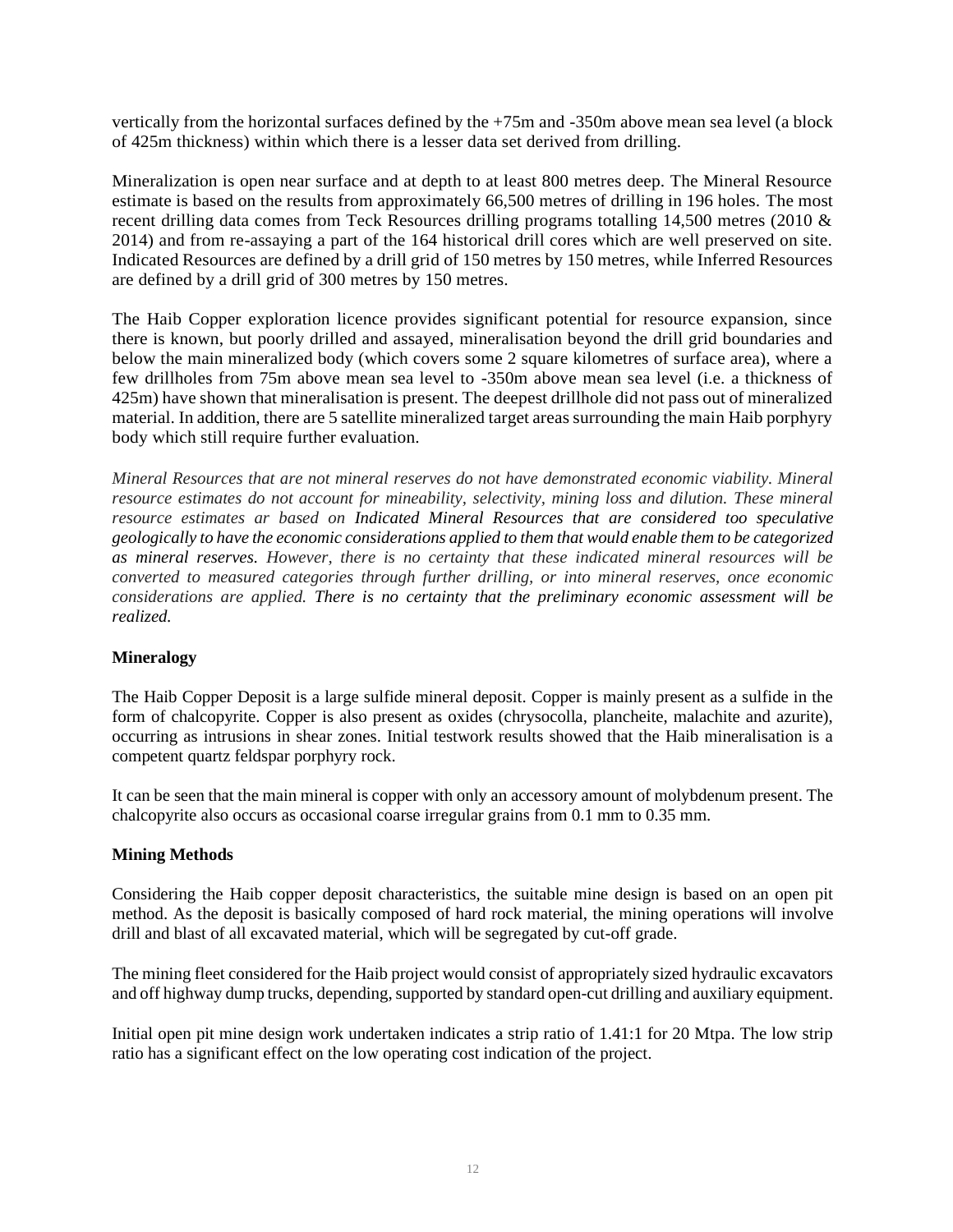#### **Recovery Method**

For the recovery of copper from the Haib deposit, heap leaching was considered for all options. The primary reasons for the selection of heap leaching are the low-grade nature of the deposit and the vast scale of the mineral body. Previous work conducted on the Haib Project suggested that a conventional crush-grind-float and sale of copper concentrate is not economically feasible under the current copper market conditions. The low costs associated with heap leaching compared to a whole mineral flotation circuit is believed to improve the viability of the project. Heap leaching is traditionally performed on oxide material, although there has been increasing development in the application to acid-insoluble sulfides.

Previous sighter amenability test-work, carried out by Mintek, METS and SGS South Africa, suggests that high amounts of copper can be extracted from the Haib material, up to 95.2% via a bacterial assisted leaching. However, additional test-work is required to determine the optimal operating parameters. The system design proposed will use 3 stage crushing and a mineral sorting system (either on the primary crushed product or the secondary crushed product depending on the technology selected) that will provide higher grade mineral to the heaps. The primary crusher will reduce the rock to 127 mm (gyratory crusher), the secondary crusher to 32 mm (cone crusher) and the tertiary crusher to 5 mm (HPGR).



#### **Haib Copper flow sheet diagram**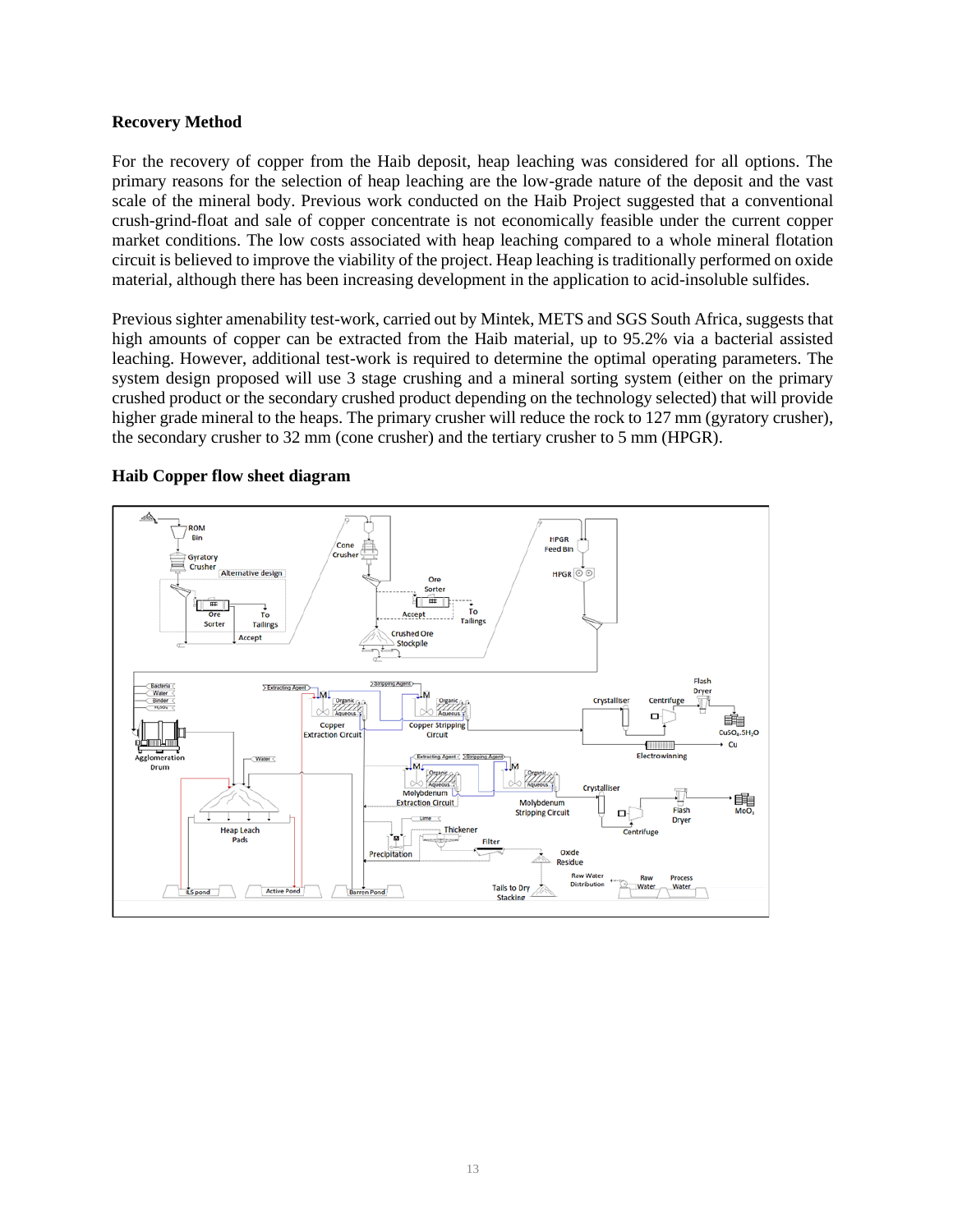# **Capital Cost**

**Table 6: Capital cost breakdown @ 80% Cu recovery at a price of US \$ 3.00 per lb of copper**

 $\hat{\mathbf{r}}$ 

| Direct Cost (US\$M)              | 20 Mtpa |
|----------------------------------|---------|
| Crushing & HPGR                  | 101.1   |
| Agglomeration & Heap Leaching    | 43.2    |
| <b>Copper Solvent Extraction</b> | 72.9    |
| <b>Iron Removal</b>              | 6.3     |
| Process and Raw Water            | 4.1     |
| Reagents                         | 5.0     |
| <b>Services</b>                  | 2.9     |
| <b>Supporting Infrastructure</b> | 3.0     |
| <b>First Fill</b>                | 8.3     |
| <b>Indirect Cost (US\$M)</b>     |         |
| <b>Working Capital</b>           | 24.7    |
| Insurance                        | 7.4     |
| <b>EPCM</b>                      | 24.7    |
| Contingency                      | 24.7    |
| Commissioning                    | 5.0     |
| Accommodation & Temp Services    | 5.0     |
| Spares & Tools                   | 3.0     |
| Total (US\$M)                    | 341.3   |

# **Operating Costs**

Total operating costs, including capital leases as an operating expense, are estimated in the PEA and are broken down as follows:

| 20 Mtpa @ 80% Cu Recovery + CuSO <sub>4</sub> |        |                     |                  |                  |  |  |
|-----------------------------------------------|--------|---------------------|------------------|------------------|--|--|
| Area                                          |        | <b>Annual Cost</b>  | <b>Unit Cost</b> | <b>Unit Cost</b> |  |  |
|                                               |        | ( <b>'000 USD</b> ) | (USD/t ROM)      | $(USD1)$ CuEq)   |  |  |
| Mining                                        |        | 45,200              | 2.26             | 0.40             |  |  |
| Processing                                    |        | 90,799              | 4.54             | 0.80             |  |  |
| Product Freight                               |        | 3,889               | 0.19             | 0.03             |  |  |
| Wharfage & Shiploading                        |        | 432                 | 0.022            | 0.004            |  |  |
| Administration                                |        | 4,000               | \$0.20           | 0.04             |  |  |
|                                               | \$2.00 | 6,824               | 0.34             | 0.06             |  |  |

# **Table 7: Total operating cost breakdown – Scenario 1**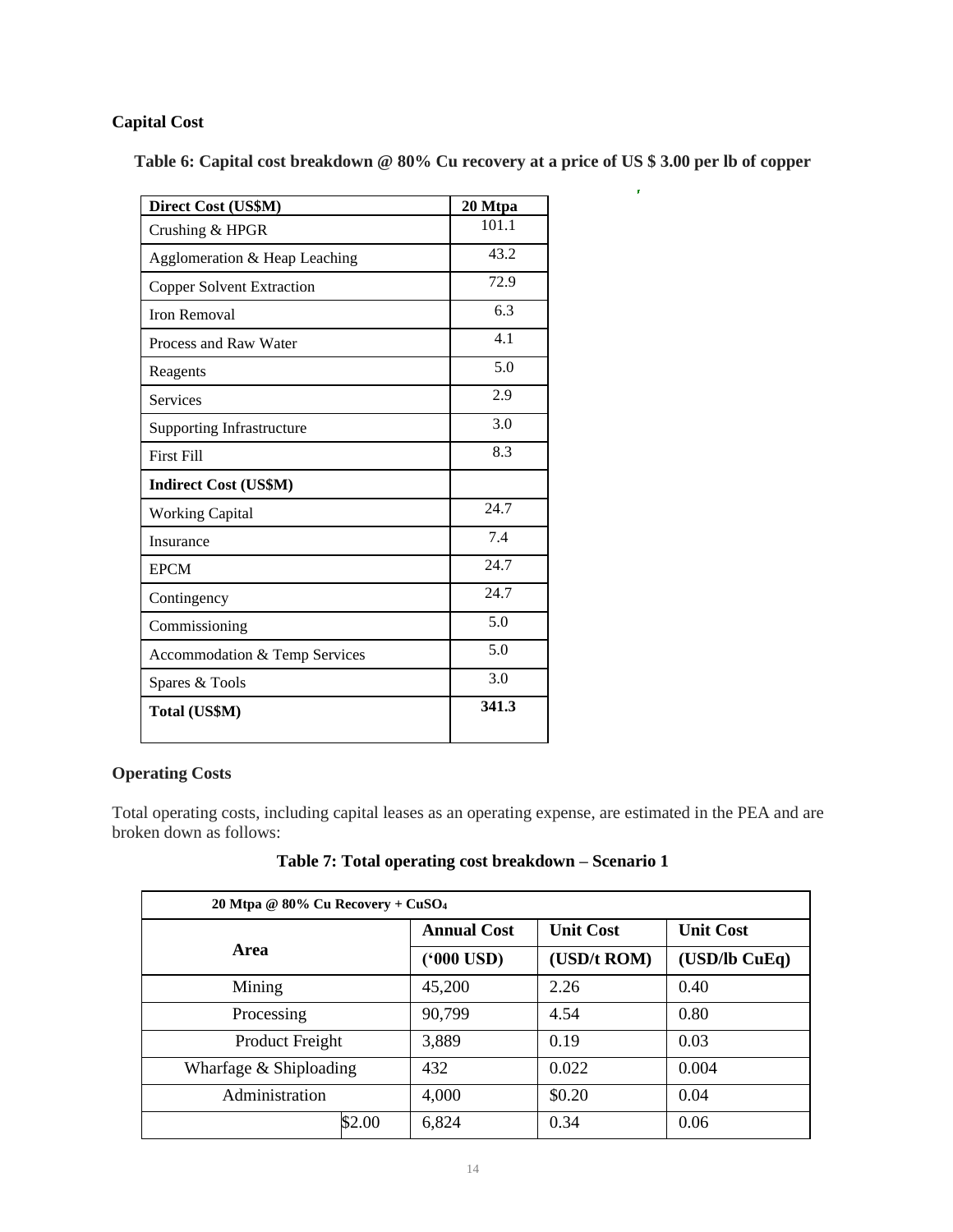|                         | \$2.25 | 7,677   | 0.38 | 0.07 |  |
|-------------------------|--------|---------|------|------|--|
| Royalty<br><b>Total</b> | \$2.50 | 8,530   | 0.43 | 0.08 |  |
|                         | \$2.85 | 9,724   | 0.49 | 0.09 |  |
|                         | \$3.00 | 10,236  | 0.51 | 0.09 |  |
|                         | \$2.00 | 151,144 | 7.56 | 1.33 |  |
|                         | \$2.25 | 151,997 | 7.60 | 1.34 |  |
|                         | \$2.50 | 152,850 | 7.64 | 1.34 |  |
|                         | \$2.85 | 154,044 | 7.70 | 1.35 |  |
|                         | \$3.00 | 154,556 | 7.73 | 1.36 |  |
|                         |        |         |      |      |  |

Note: *Mineral Resources that are not mineral reserves do not have demonstrated economic viability. Mineral resource estimates do not account for mineability, selectivity, mining loss and dilution. These mineral resource estimates are based on Indicated Mineral Resources that are considered too speculative geologically to have the economic considerations applied to them that would enable them to be categorized as mineral reserves. However, there is no certainty that these indicated mineral resources will be converted to measured categories through further drilling, or into mineral reserves, once economic considerations are applied. There is no certainty that the preliminary economic assessment will be realized.*

## **Tailing Disposal**

There will be no tailings. The spent heaps will be rehabilitated and left in place. Due to environmental reasons and water resources, the tailings from the pH adjustment process and the iron removal process will be disposed onto the spent heaps via the method of filtered dry stacked tailings.

#### **Environmental considerations**

In terms of environmental aspects, dry stack facilities offer a number of advantages to other surface tailings storage options – some of these include:

- Reduced water requirements, principally achieved by recycling process water and near elimination of water losses through seepage and/or evaporation;
- Groundwater contamination through seepage is virtually eliminated;
- Significant safety improvement with the risk of catastrophic dam failure and tailings runout being eliminated;
- Easier to close and rehabilitate.

#### **Waste rock storage**

It is suggested to consider stockpiling the low-grade mineral to process it at the end of mine life, in case the copper price increase considerably by the end of the mine life and/or a new mineral processing technology be created or developed.

## **Products**

## **LME Copper (cathodes)**

Copper is one of the most widely used metals on the planet. China, Europe and the USA are the main global consumers of copper. Copper will be produced on the cathode of the electrowinning cell as pure sheets, which will be a pure (99%) solid. Pure copper metal is used for a variety of purposes. The major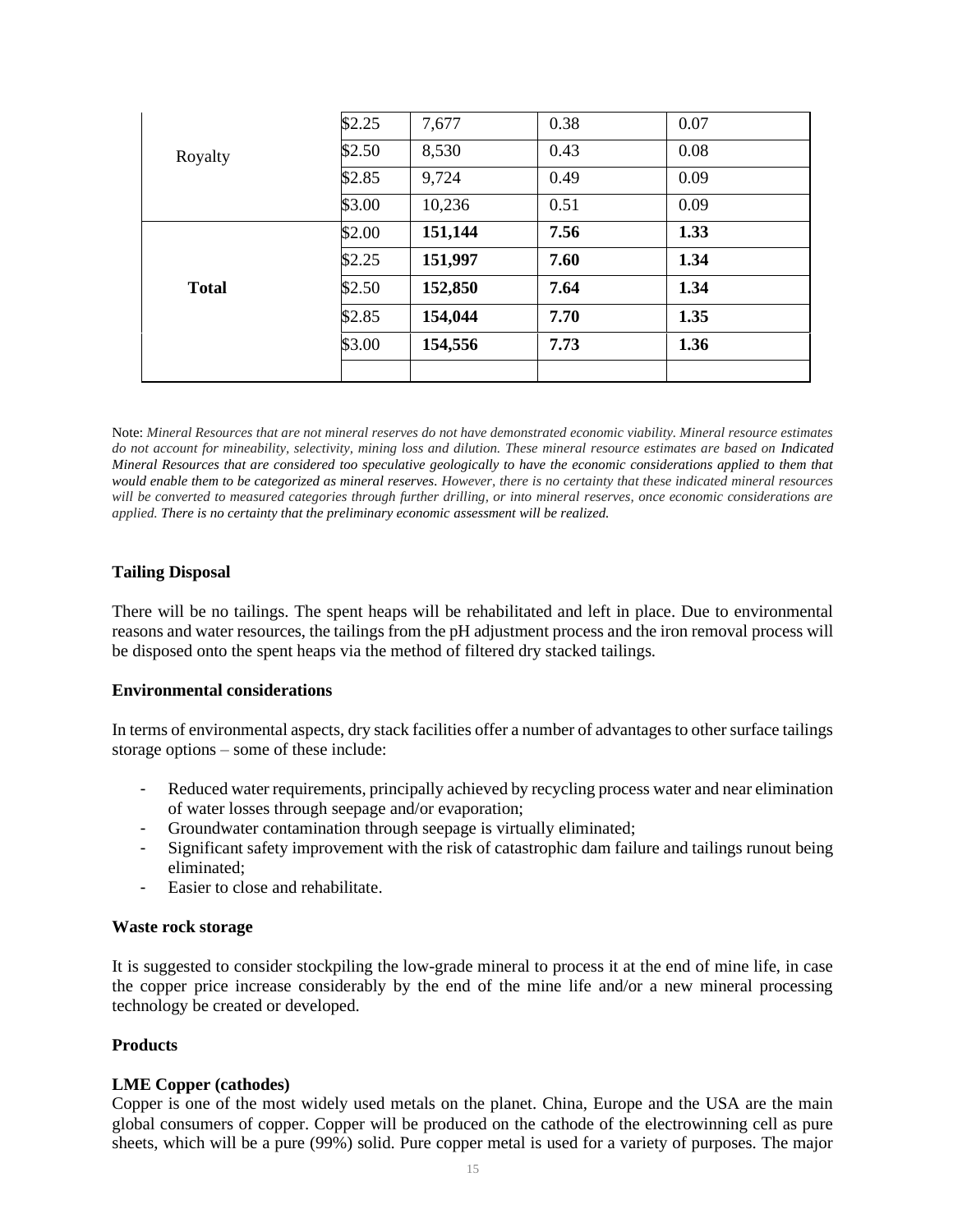use is electrical wiring due to the great electrical conductivity of copper. Additionally, copper is used in many metal alloys such as brass and bronze, which are stronger and more corrosion resistant than pure copper.

# **Copper Sulfate**

Copper sulfate will be sold as a blue powder when the crystals are crushed and dried. Copper sulfate is used in multiple industries such as arts, mining, chemical, pharmaceutical, healthcare and agriculture. The biggest use is for farming as an herbicide or fungicide. Additionally, it inhibits the growth of E-Coli. In the healthcare sector, it is used in sterilizers and disinfectants and can be used to control proliferation of bacteria and viruses. Industrial usage could be in adhesives, building, chemical, textile industries, etc. where it is used to manufacture products like insecticides, wood preservatives and paints. High purity copper sulfate has a 25% premium price based on the copper content in the sulfate.

# **Sulphur Burning Plant**

The design for each option as it stands involves the burning of sulphur to produce sulphuric acid. There are several possibilities for sulphuric acid sourcing, including purchasing from smelters within Namibia.

Buying in sulphuric acid at the start of the project life and building a sulphur burning plant once the project is cash flow positive may provide a better economic scenario.

This will allow for the sulphur burning plant capital to be deferred and the payback period to be shortened.

# **Recommendations**

The results from the PEA have been promising and provides a fundamental support for Deep South Resources intention to move the project towards the Feasibility Study phase on the of the deposit.

Deep South Resources has set a target of achieving 85% copper recovery as a basis of design in the feasibility study. Some of the parameters to be evaluated in the study are:

- Recycled column leaching
- Higher temperature leaching
- Optimization of particle sizing for leaching
- Different bacterial strains
- Resting after 200 days for 30 days and then irrigation for another 30 days
- Optimization of leach pH leach
- Optimization of nutrient addition to the leach

Infill drilling in the high-grade area of the deposit, which can be included in the early part of the mine schedule is recommended. This will improve project economics in the financial model.

A drill program of 12,000 meters is recommended to infill a high grade section of the deposit. With a closer grid spacing, a high-grade part of the deposit could be included in the first years of mining to improve the economics and pay-back period.

Further to the Feasibility Study and the drilling of the mineral body as above, a small Pilot Plant is recommended on-site to validate and optimize the process under local conditions. The detailed engineering information and optimization would provide improved confidence in proceeding with a commercial operation.

The work conducted to date provides confidence to move forward, and there is every possibility of improving copper recovery and reducing the operating costs further.

The PEA technical report will be filed on SEDAR at **[www.sedar.com](http://www.sedar.com/)** and on the Deep-South website at **[www.deepsouthresources.com](http://www.ivanhoemines.com/)** shortly after the issuance of this news release.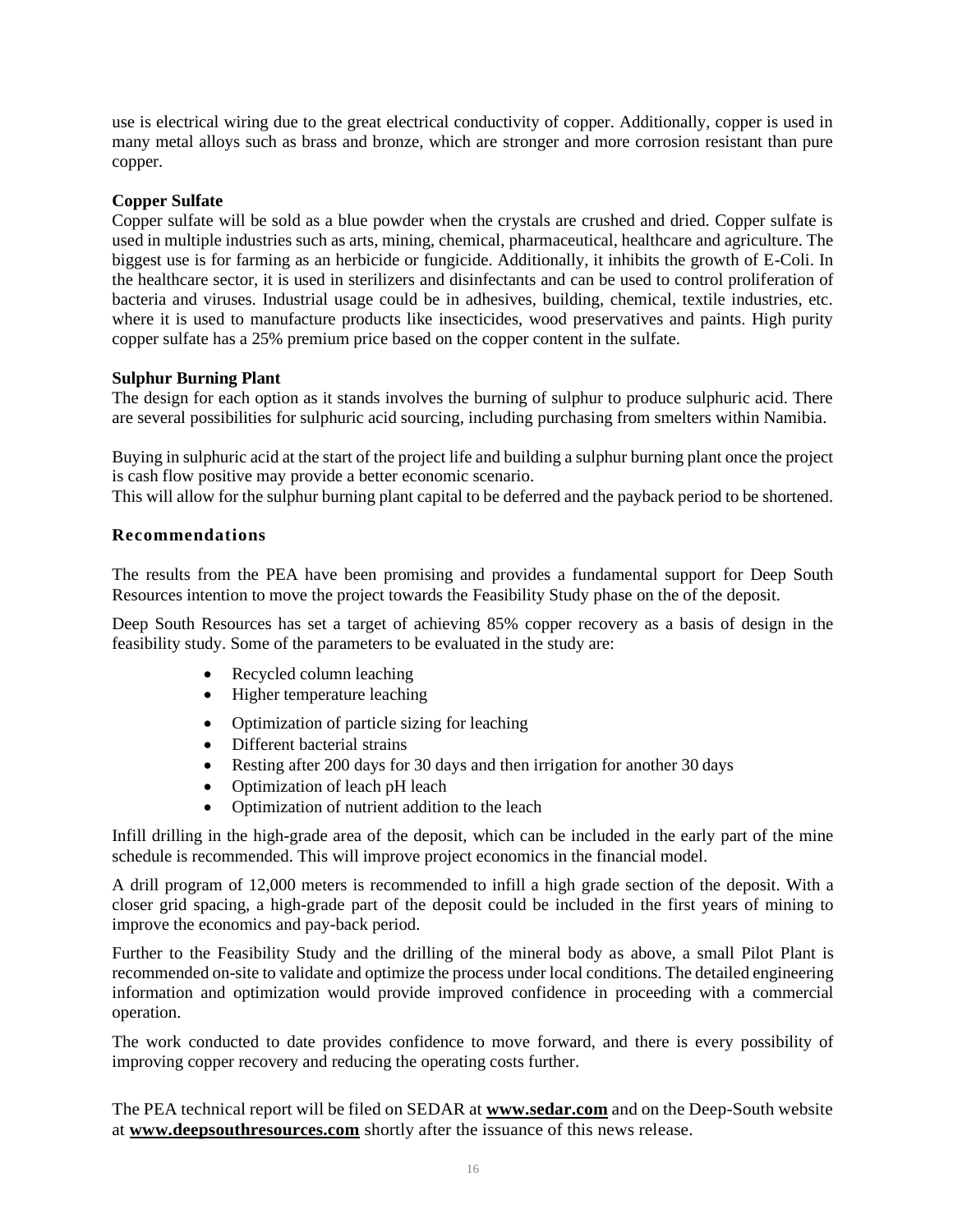# **Project Risks**

Further information about the PEA and the resource estimate referenced in this news release, including information in respect of data verification, key assumptions, parameters, risks and other factors, can be found in the NI 43-101 technical report for the Haib Copper project that will be filed on SEDAR under Deep-South's profile.

# **Opportunities**

- Metallurgical advanced test work;
- Infill drilling of the high-grade area in order to estimate a measured resource;
- X-Ray ore sorting test work to define the potential economic enhancement
- Solar Energy: Given the semi-arid climate of Namibia, a solar energy farm may be an option for reducing the unit cost of power. This will also have positive social impacts for the project, which is expected to have a long life.

Other opportunities are presented in the the NI 43-101 technical report for the Haib Copper project that will be filed on SEDAR under Deep-South's profile.

## **Project Expansion:**

The resource tonnage allows for possible multiple expansion stages to be executed should the project proceed to once in production. A staged approach is recommended in order to de-risk the project by projecting that the project achieves positive cash flow prior to plant expansions.

# **Way Forward**

The results from the updated PEA have been promising, Deep-South Resources intends to undertake a Feasibility Study for the deposit as the next phase of the project. The program will include but not limited to: drilling of the high-grade area in order to define the grade and estimate a measured resource, detailed mine design, measured resource definition, metallurgical and process technologies test work, engineering design and an environmental impact study.

## **Quality Control and Assurance and Data Verification**

The independent qualified persons for the Haib Copper PEA are Mr. Damian Connelly of Mineral Engineering and Technical Services, Mr. Peter Walker of P & E Walker Consultancy and Mr. Dean Richards of Obsidian Consulting Services.

Obsidian Consulting Services conducted a review of the QA/QC programme implemented by Teck using the certificates of analysis received from Acme Labs and provided by Teck. This review compared the results of field duplicates, blanks as well as the various standards utilised with respect to Cu and Mo.

The design of Teck's drilling programme, quality assurance / quality control programme and the interpretation of results were under the control of Teck's geological staff. The QA/QC programme is consistent with industry best practices. Drill core is logged and cut onsite, with half-core samples prepared at Analytical Laboratory Services, Windhoek, Namibia. Prepared samples are shipped to Acme Analytical Laboratories, Vancouver, Canada for appropriate base metal assaying and gold fire assaying techniques. All analytical batches contain appropriate blind standards, duplicates and blanks inserted at regular intervals to independently assess analytical accuracy and precision.

Mr. Walker and Mr. Richards reviewed the sample chain-of-custody, quality-assurance and quality-control (QA/QC) procedures, and the accreditations of analytical laboratories used by Teck. The QPs are of the opinion that the procedures and QA/QC are acceptable to support Mineral Resource estimation.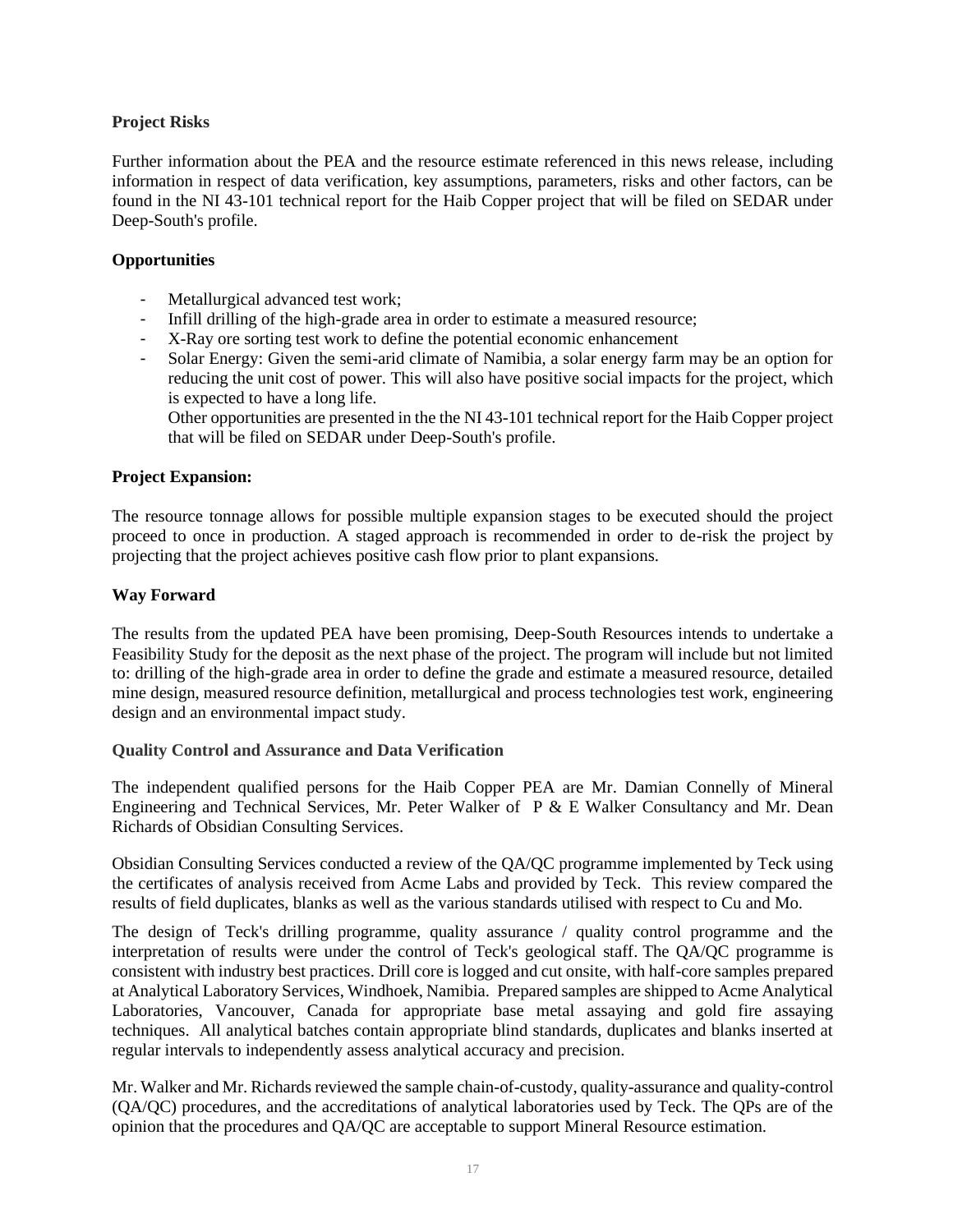Mr. Walker also audited the assay database, core logging and geological interpretations and found no material issues with the data as a result of these audits.

In the opinion of the QPs, the data verification programs undertaken on the geological and assay data collected from the Haib Copper support the geological interpretations and the analytical and database quality, and the data collected, can support Mineral Resource estimation.

#### **Qualified Persons**

Damian E.G. Connelly, BSc (Applied Science), FAusIMM, CP (Met), Principal Consulting Engineer of METS Engineering Group is the main author of the Preliinary Economic Assessment report and is responsible for the technical part of this press release and is the designated Qualified Person under the terms of National Instrument 43-101.

Peter Walker B.Sc. (Hons.) MBA Pr.Sci.Nat. of P & E Walker Consultancy is the main author of the 43-101 resource estimation report, and is a Qualified Person under the terms of National Instrument 43-101.

Mr. Dean Richards Pr.Sci.Nat. , MGSSA – BSc. (Hons.) Geology, of Obsidian Consulting Services is the contributing author of the 43-101 resource estimation report and is a Qualified Person under the Terms of the National Instrument 43-101.

## SUMMARY OF ANNUAL RESULTS & RESULTS OF OPERATION

The following selected financial data have been prepared in accordance with IFRS and should be read in conjunction with the Company's audited financial statements for the year ended August 31, 2021. Due to the Transaction discussed, and for accounting purposes, the following summary numbers represent that of the financial position, operating results, and cash flows of the Company's legal subsidiary, #1054137 BC Ltd. of the last three completed financial years to the year ended August 31.

| <b>Financial Year Ended</b>            | 2021        | 2020        | 2019       |
|----------------------------------------|-------------|-------------|------------|
| Total revenue                          | \$Nil       | \$Nil       | \$Nil      |
| Net loss                               | (2,666,439) | (1,454,473) | (490, 194) |
| Net loss per share – basic and diluted | $(\$0.02)$  | $(\$0.02)$  | $(\$0.01)$ |
| Total assets                           | 9,811,241   | 5,342,682   | 5,515,025  |
| Total long term financial liabilities  | \$Nil       | \$Nil       | \$Nil      |
| Cash dividends declared – per share    | \$Nil       | \$Nil       | \$Nil      |

#### SUMMARY OF QUARTERLY RESULTS & RESULTS OF OPERATION

The following selected financial data have been prepared in accordance with IFRS and should be read in conjunction with the Company's consolidated financial statements. Due to the Transaction discussed, and for accounting purposes, the following summary numbers represent the continuation of the financial position, operating results, and cash flows of the Company's legal subsidiary, #1054137 BC Ltd. The following is a summary of selected financial data for the Company for its eight completed financial quarters ending November 30, 2021.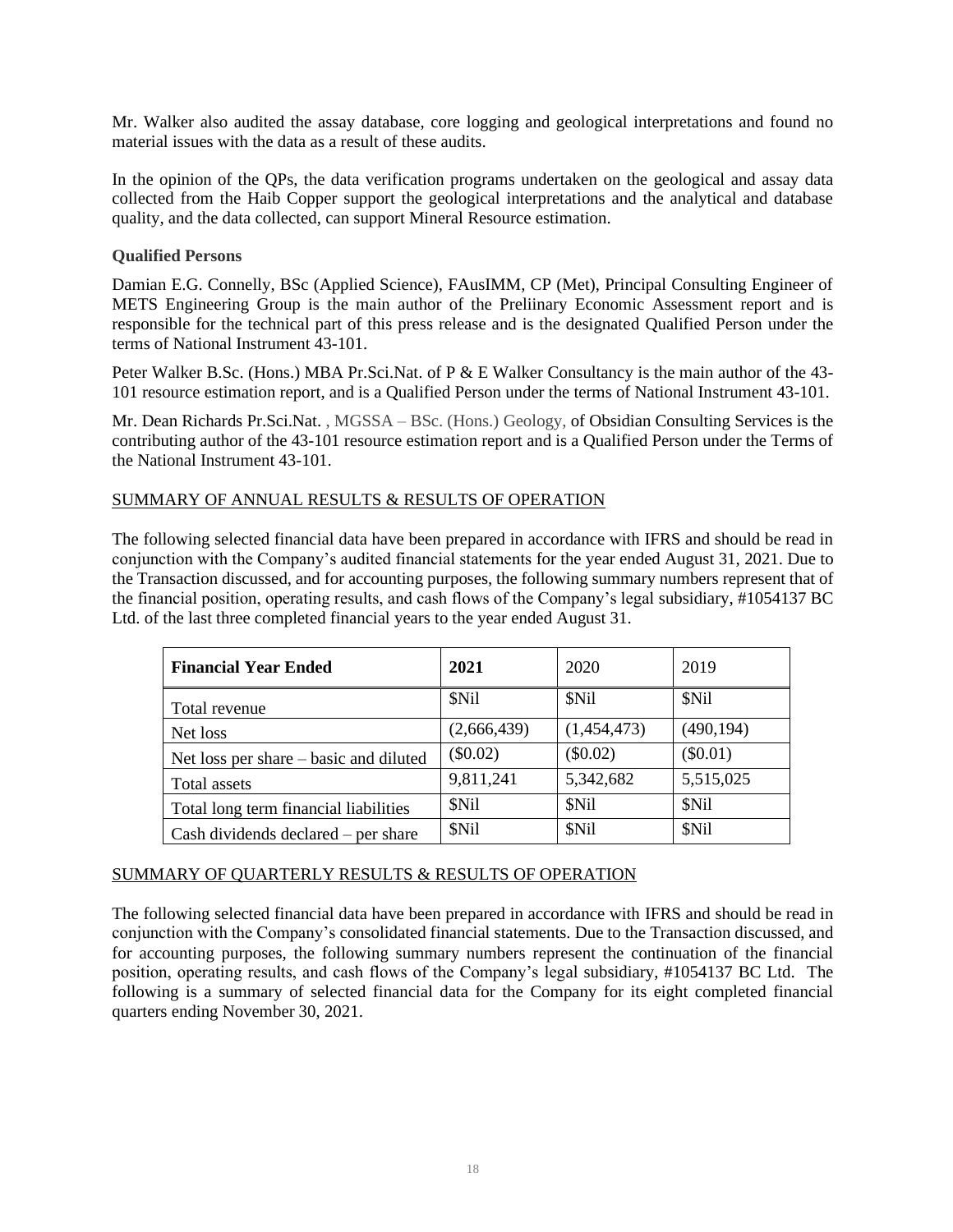| Quarter         | Nov. 30, | Aug. 31, | May 31, | Feb 28, | Nov 30, | Aug. 31, | May 31, | Feb. 29, |
|-----------------|----------|----------|---------|---------|---------|----------|---------|----------|
| Ended           | 2021     | 2021     | 2021    | 2021    | 2020    | 2020     | 2020    | 2020     |
| Amounts in      |          |          |         |         |         |          |         |          |
| 000's           |          |          |         |         |         |          |         |          |
| Revenue         |          |          |         |         |         |          |         |          |
| Net income      |          |          |         |         |         |          |         |          |
| $(\text{loss})$ | (380.4)  | (610.9)  | (891.9) | (818.6) | (344.9) | (775.9)  | (110.5) | (462.8)  |
| Net loss per    |          |          |         |         |         |          |         |          |
| share $-$ basic |          |          |         |         |         |          |         |          |
| and diluted     | (0.00)   | (0.01)   | (0.01)  | (0.01)  | (0.00)  | (0.01)   | (0.00)  | (0.00)   |

## *Analysis for the Three Months Ended November 30, 2021*

During the three months ended November 30, 2021, the Company focused its time and resources furthering its mineral property projects and seeking additional financing. In addition, during the three months ended November 30, 2021, the Company incurred a net loss of \$380,419 compared to \$\$344,950 in the comparable period. Loss before other expenses was \$380,419 in the current year versus \$344,950 in the prior year. During the three months ended November 30, 2021, the Company increased professional fees, increased consulting and management expenses and decreased the share-based compensation expense.

## LIQUIDITY AND CAPITAL RESOURCES

On September 16, 2020 and October 14, 2020, the Company closed two tranches of a non-brokered private placement comprising of 24,132,000 Units at a price of \$0.10 per Unit for gross proceeds of \$2,413,200. Each Unit comprises one common share and one-half share purchase warrant; each whole warrant is exercisable at \$0.15 per share expiring three years from the date of closing.

For the non-brokered private placement, the Company paid a total of \$132,960 in aggregate cash finder's fees and issued 1,329,600 finder warrants. These warrants entitle the holder to purchase one share for \$0.15 for a period of three years from the date of closing. Each security has a four-month hold period from the date of closing the placement.

On January 20, 2021, the Company closed a non-brokered private placement comprising of 30,703,072 Units at a price of \$0.15 per Unit for gross proceeds of \$4,605,461. Each Unit comprises one common share and one-half share purchase warrant; each whole warrant is exercisable at \$0.22 per share expiring two years from the date of closing.

For the non-brokered private placement, the Company paid a total of \$266,900 in aggregate cash finder's fees and issued 1,830,501 finder warrants. These warrants entitle the holder to purchase one share for \$0.22 for a period of two years from the date of closing. Each security has a four-month hold period from the date of closing the placement.

The funds will be used to further exploration and development of the Haib Copper project in Namibia and for general working capital.

For the year ended August 31, 2021, 2,705,600 warrants and 750,000 stock options have been exercised for gross proceeds of \$358,812.

There is uncertainty in capital markets and the Company anticipates that it and others in the mineral resource sector will have limited access to capital. Although the business of the Company has not changed, investors have increased their risk premium and their overall equity investment has diminished. The Company continually monitors its financing alternatives and expects to finance its Fiscal 2021 operating overhead and its exploration expenditures through private placements.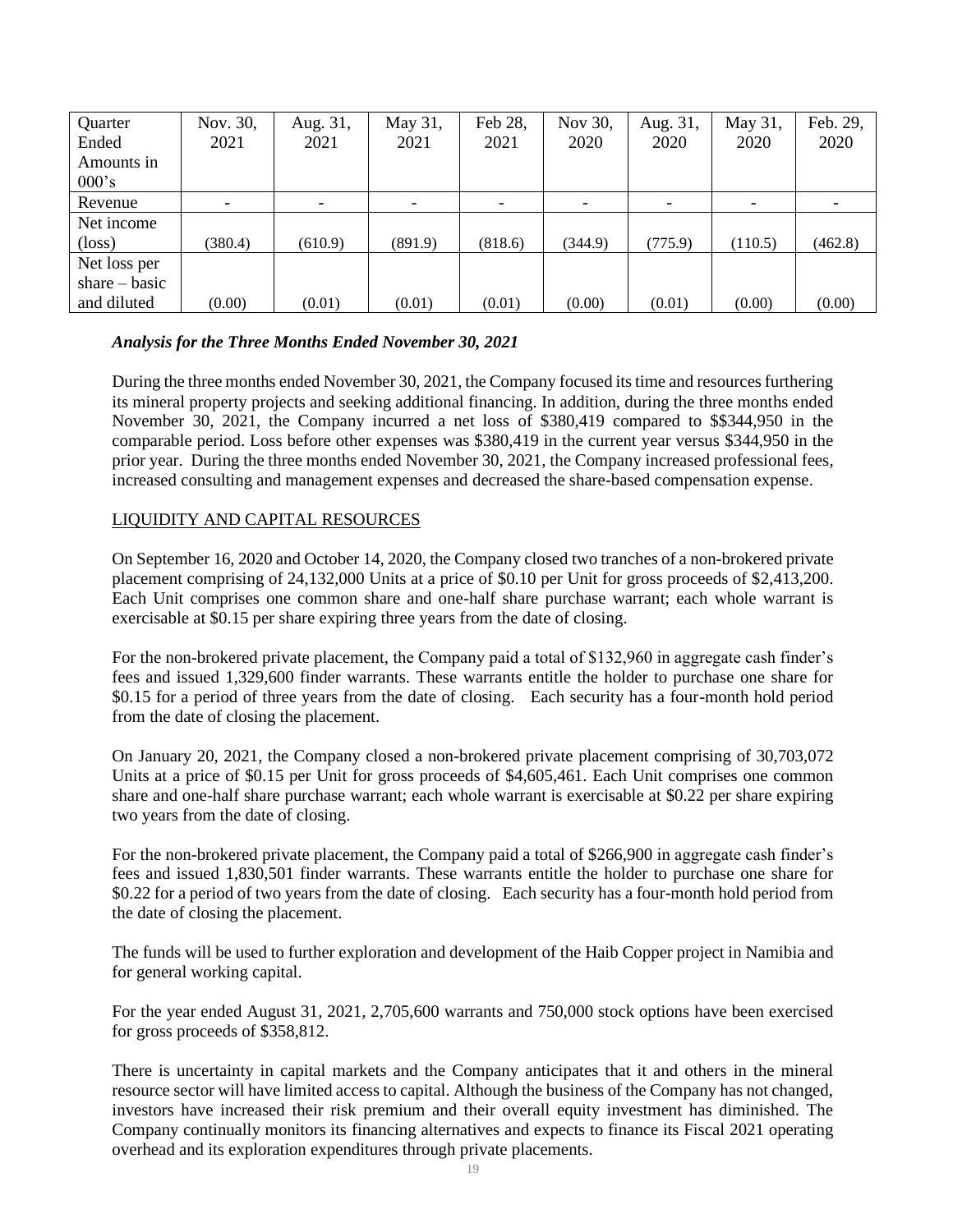# SHARE CAPITAL

The authorized share capital is unlimited common shares without par value. As of the date of this MD&A the Company has issued and outstanding common shares as follows.

(a) Authorized and issued shares are as follows:

| Class             | Par Value    | Authorized | <i>Issued</i> |
|-------------------|--------------|------------|---------------|
| Class A Preferred | No par value | Unlimited  |               |
| Common            | No par value | Unlimited  | 146,334,700   |

- (b) As at the date of the MD&A the Company has 12,515,000 incentive stock options.
- (c) As at the date of the MD&A the Company has 44,714,137 outstanding share purchase warrants.

#### OFF-BALANCE SHEET ARRANGEMENTS

The Company does not have any off-balance sheet arrangements.

#### PROPOSED TRANSACTIONS

The Company has no proposed transactions.

## FINANCIAL INSTRUMENTS AND RISK MANAGEMENT

The fair values of amounts receivable and accounts payable and accrued liabilities approximate their fair values due to the short-term nature of these instruments.

#### **Financial risk factors**

|                             |       |      | November 30, | August 31, |
|-----------------------------|-------|------|--------------|------------|
|                             | Level | Ref. | 2021         | 2021       |
|                             |       |      |              |            |
| Other financial assets      |       |      | 1,922,685    | 2,307,138  |
| Other financial liabilities |       |      | 95.572       | 194.306    |

a. Comprises cash

b. Comprises accounts payable and accrued liabilities.

The Company has determined the estimated fair values of its financial instruments based on appropriate valuation methodologies; however, considerable judgment is required to develop these estimates. The fair values of the Company's financial instruments are not significantly different from their carrying values.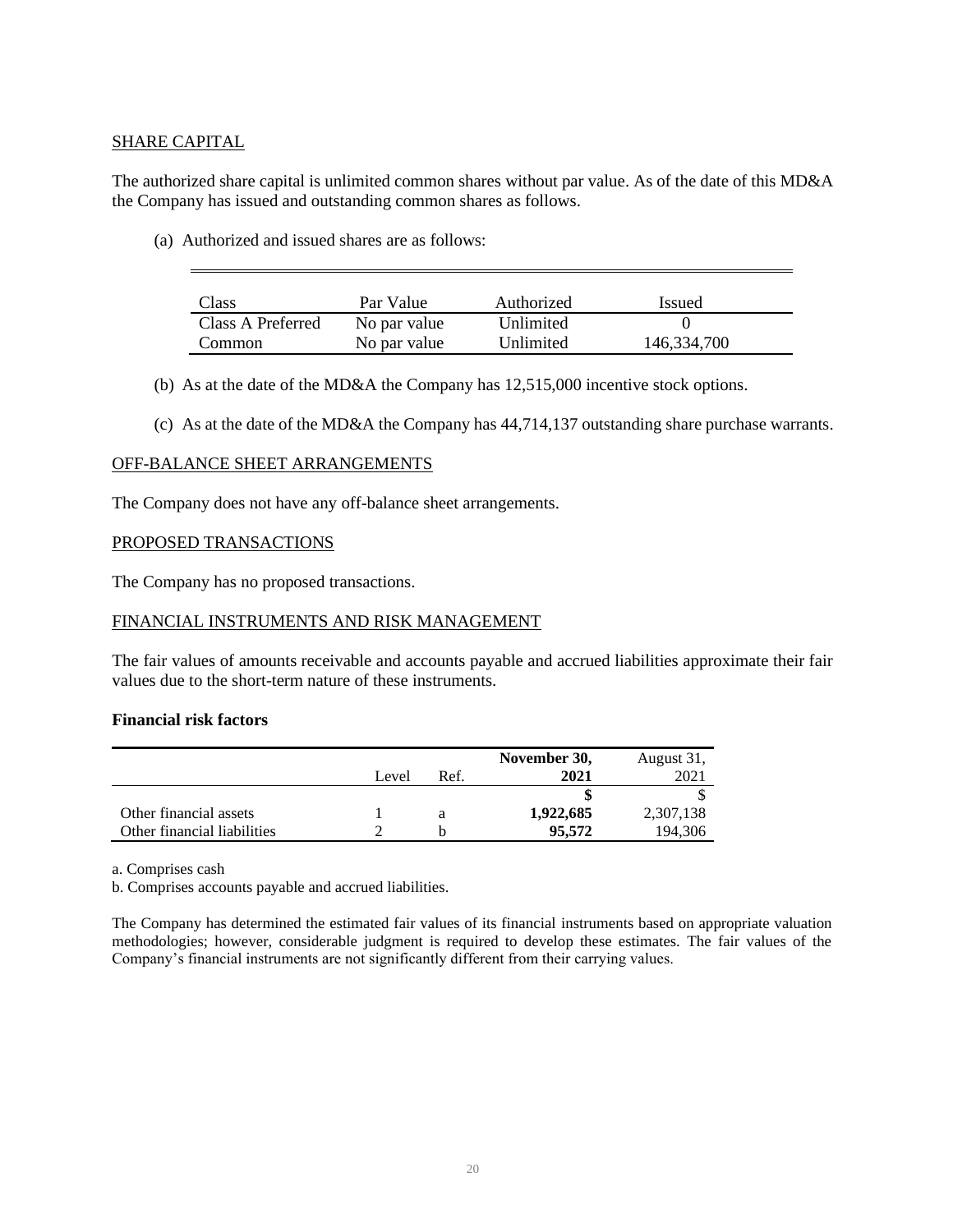#### **FINANCIAL INSTRUMENTS**

#### **Management of Industry and Financial Risk**

The Company is engaged primarily in mineral exploration and manages related industry risk issues directly. The Company may be at risk for environmental issues and fluctuations in commodity pricing. Management is not aware of and does not anticipate any significant environmental remediation costs or liabilities in respect of its current operations.

The Company's financial instruments are exposed to certain financial risks, which include the following:

#### *Credit risk*

Credit risk is the risk of loss due to the counterparty's inability to meet its obligations. The Company's exposure to credit risk is on its cash. Risk associated with cash is managed through the use of major banks which are high credit quality financial institutions as determined by rating agencies.

#### *Liquidity risk*

Liquidity risk is the risk that the Company will encounter difficulty in satisfying financial obligations as they become due. The Company manages its liquidity risk by forecasting cash flows from operations and anticipated investing and financing activities. The Company's objective in managing liquidity risk is to maintain sufficient readily available reserves in order to meet its liquidity requirements.

At November 30, 2021, the Company had a working capital of \$1,902,541 (2020 - \$1,004,013). This included cash of \$1,922,685 (2020 - \$1,321,139) available to meet short-term business requirements and current liabilities of \$95,572 (2020 - \$218,035). The Company will require additional financing in the future to meet its obligations. The Company's accounts payable and accrued liabilities have contractual maturities of less than 30 days and are subject to normal trade terms.

## *Market Risk*

Market risk is the risk that the fair value or future cash flows of a financial instrument will fluctuate because of changes in market prices. Market risk comprises three types of risk: currency risk, interest rate risk and price risk.

#### *Currency Risk*

The Company is subject to normal market risks including fluctuations in foreign exchange rates and interest rates. While the Company manages its operations in order to minimize exposure to these risks, the Company has not entered into any derivatives or contracts to hedge or otherwise mitigate this exposure.

#### *Interest Rate Risk*

Interest rate risk is the risk that the fair value or future cash flows of a financial instrument will fluctuate because of changes in market interest rates. The Company is not exposed to significant interest rate risk relating to its related party balances.

#### *Operating Hazards and Risks*

Mining operations involve many risks, which even a combination of experience, knowledge and careful evaluation may not be able to overcome. In the course of exploration, development and production of mineral properties, certain risks, and in particular, unexpected or unusual geological operating conditions including rock bursts, cave-ins, fires, flooding and earthquakes may occur. Operations in which the Company has a direct or indirect interest will be subject to all the hazards and risks normally incidental to exploration, development and production of metals, any of which could result in damage to or destruction of mines and other producing facilities, damage to life and property, environmental damage and possible legal liability for any or all damage.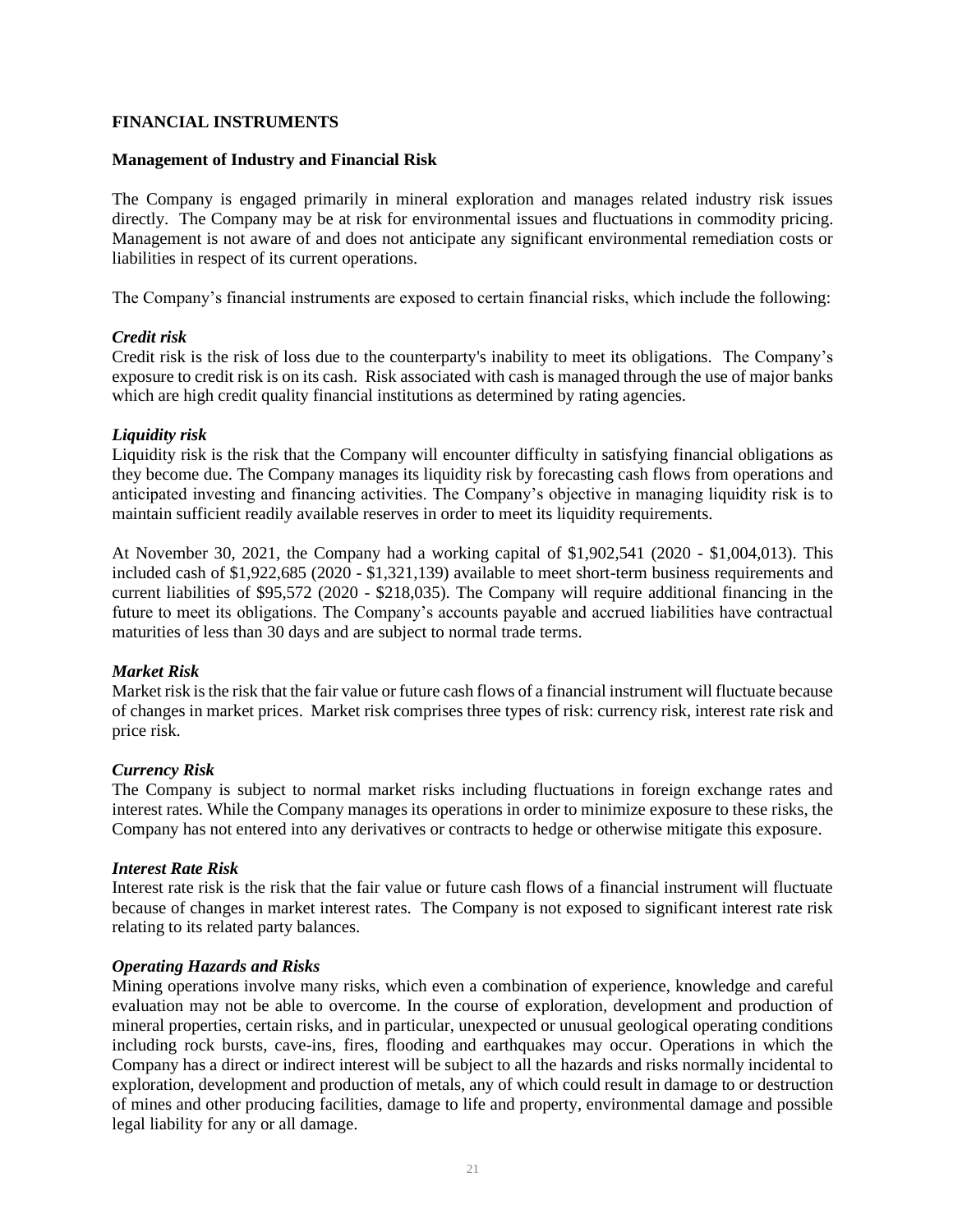# *Title and License Risks*

Although the Company has exercised the usual due diligence with respect to determining title to properties in which it has a material interest, there is no guarantee that title to such properties will not be challenged or impugned.

# *Price Risk*

The Company is exposed to price risk with respect to equity prices. Price risk as it relates to the Company is defined as the potential adverse impact on the Company's ability to raise financing due to movements in individual equity prices or general movements in the level of the stock market. The Company closely monitors individual equity movements and the stock market to determine the appropriate course of action to be taken by the Company.

## CAPITAL MANAGEMENT

The Company defines capital that it manages as shareholders' equity.

The Company manages its capital structure and makes adjustments to it, based on the funds available to the Company, in order to support the acquisition, exploration and development of exploration and evaluation assets. The Board of Directors does not establish quantitative return on capital criteria for management, but rather relies on the expertise of the Company's management to sustain future development of the business.

The properties in which the Company currently has an interest are in the exploration stage. As such, the Company has historically relied on the equity markets to fund its activities. The Company will continue to assess new properties and seek to acquire an interest in additional properties if it feels there is sufficient economic potential and if it has adequate financial resources to do so.

Management reviews its capital management approach on an ongoing basis and believes that this approach, given the relative size of the Company, is reasonable. The Company is not subject to externally imposed capital restrictions. There was no change to the Company's capital management approach during the period ended August 31, 2021.

## CRITICAL ACCOUNTING ESTIMATES

The preparation of financial statements requires management to make estimates and assumptions that affect the reported amounts of assets and liabilities and disclosure of contingent assets and liabilities at the date of the financial statements, and the reported amounts of revenues and expenses during the year. Significant areas requiring the use of management estimates include the determination of environmental and asset retirement obligations, the impairment of exploration and evaluation assets, the assumptions used in the determination of the fair value of stock-based compensation, the impairment of investment in associates, convertible debt, and the recoverability of deferred tax assets. While management believes the estimates used are reasonable, actual results could differ from the estimates and could impact future results of operations and cash flows.

## RELATED PARTY TRANSACTIONS

Except as disclosed elsewhere in the consolidated financial statements related party transactions are as follows. The key management personnel of the Company are the directors and officers of the Company. Compensation and expenses paid to key management for the following periods: